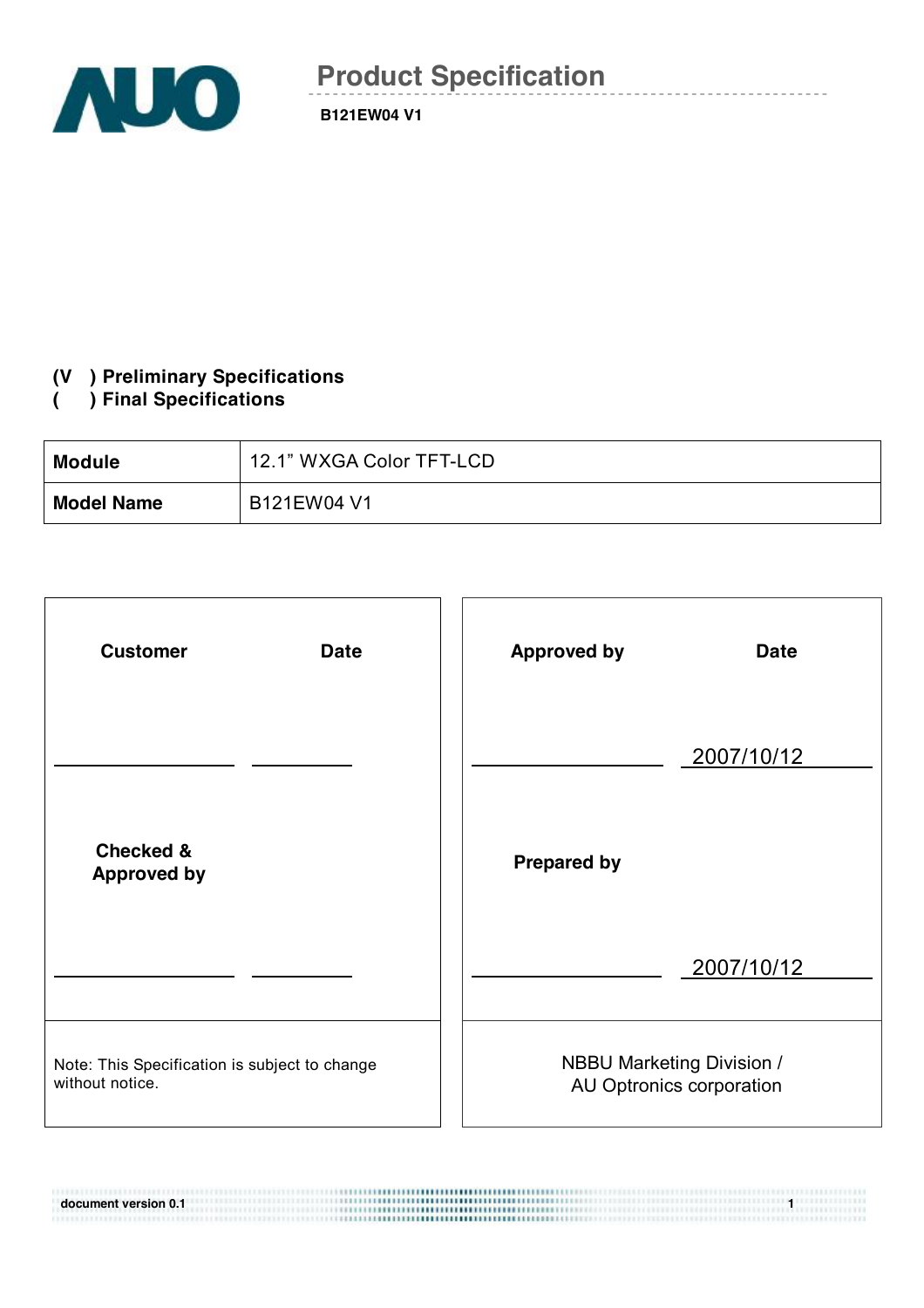

**B121EW04 V1** 

# **Contents**

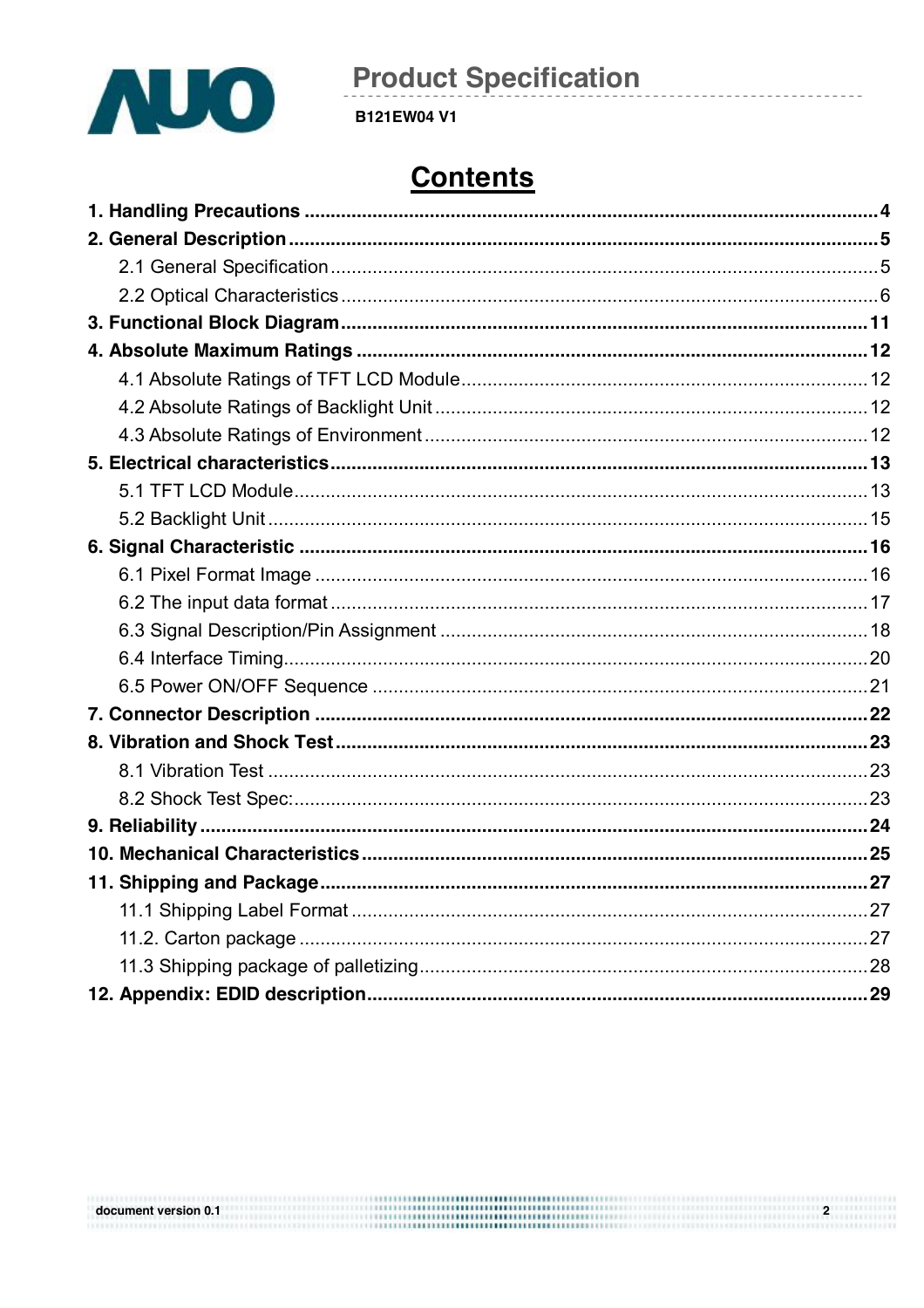

**B121EW04 V1** 

# **Record of Revision**

| Version and Date   Page |     | Old description                   | <b>New Description</b> | <b>Remark</b> |
|-------------------------|-----|-----------------------------------|------------------------|---------------|
| 0.1 2007/09/27          | All | <b>First Edition for Customer</b> |                        |               |
|                         |     |                                   |                        |               |
|                         |     |                                   |                        |               |
|                         |     |                                   |                        |               |

| document version 0.1 | <br>∘ |
|----------------------|-------|
|                      |       |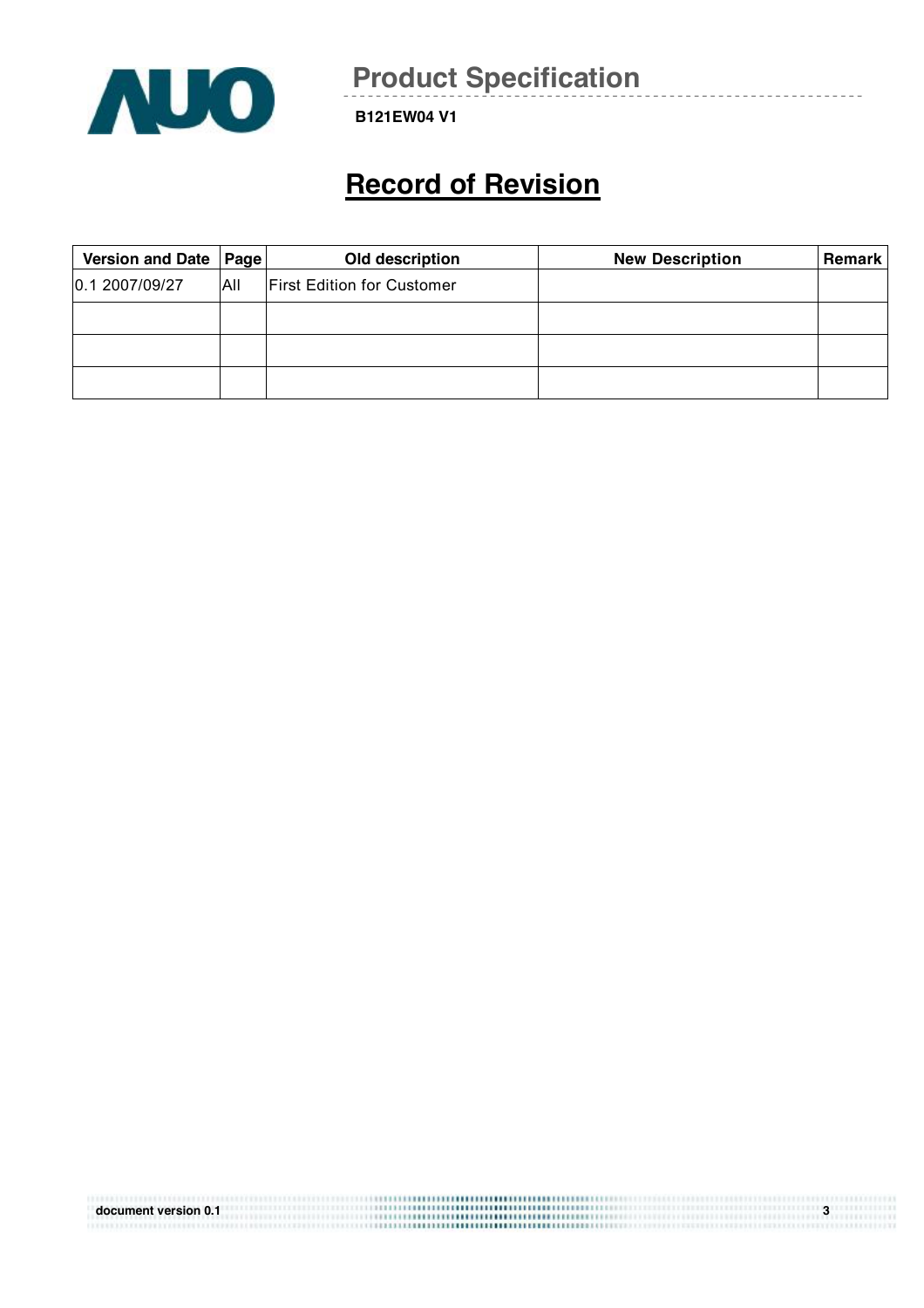

#### **B121EW04 V1**

## **1. Handling Precautions**

- 1) Since front polarizer is easily damaged, pay attention not to scratch it.
- 2) Be sure to turn off power supply when inserting or disconnecting from input connector.
- 3) Wipe off water drop immediately. Long contact with water may cause discoloration or spots.
- 4) When the panel surface is soiled, wipe it with absorbent cotton or other soft cloth.
- 5) Since the panel is made of glass, it may break or crack if dropped or bumped on hard surface.
- 6) Since CMOS LSI is used in this module, take care of static electricity and insure human earth when handling.
- 7) Do not open nor modify the Module Assembly.
- 8) Do not press the reflector sheet at the back of the module to any directions.
- 9) In case if a Module has to be put back into the packing container slot after once it was taken out from the container, do not press the center of the LED Reflector edge. Instead, press at the far ends of the CFL Reflector edge softly. Otherwise the TFT Module may be damaged.
- 10) At the insertion or removal of the Signal Interface Connector, be sure not to rotate nor tilt the Interface Connector of the TFT Module.
- 11) After installation of the TFT Module into an enclosure (Notebook PC Bezel, for example), do not twist nor bend the TFT Module even momentary. At designing the enclosure, it should be taken into consideration that no bending/twisting forces are applied to the TFT Module from outside. Otherwise the TFT Module may be damaged.
- 12) Cold cathode fluorescent lamp in LCD contains a small amount of mercury. Please follow local ordinances or regulations for disposal.
- 13) Small amount of materials having no flammability grade is used in the LCD module. The LCD module should be supplied by power complied with requirements of Limited Power Source (IEC60950 or UL1950), or be applied exemption.
- 14) The LCD module is designed so that the LED in it is supplied by Limited Current Circuit (IEC60950 or UL1950). Do not connect the LED in Hazardous Voltage Circuit.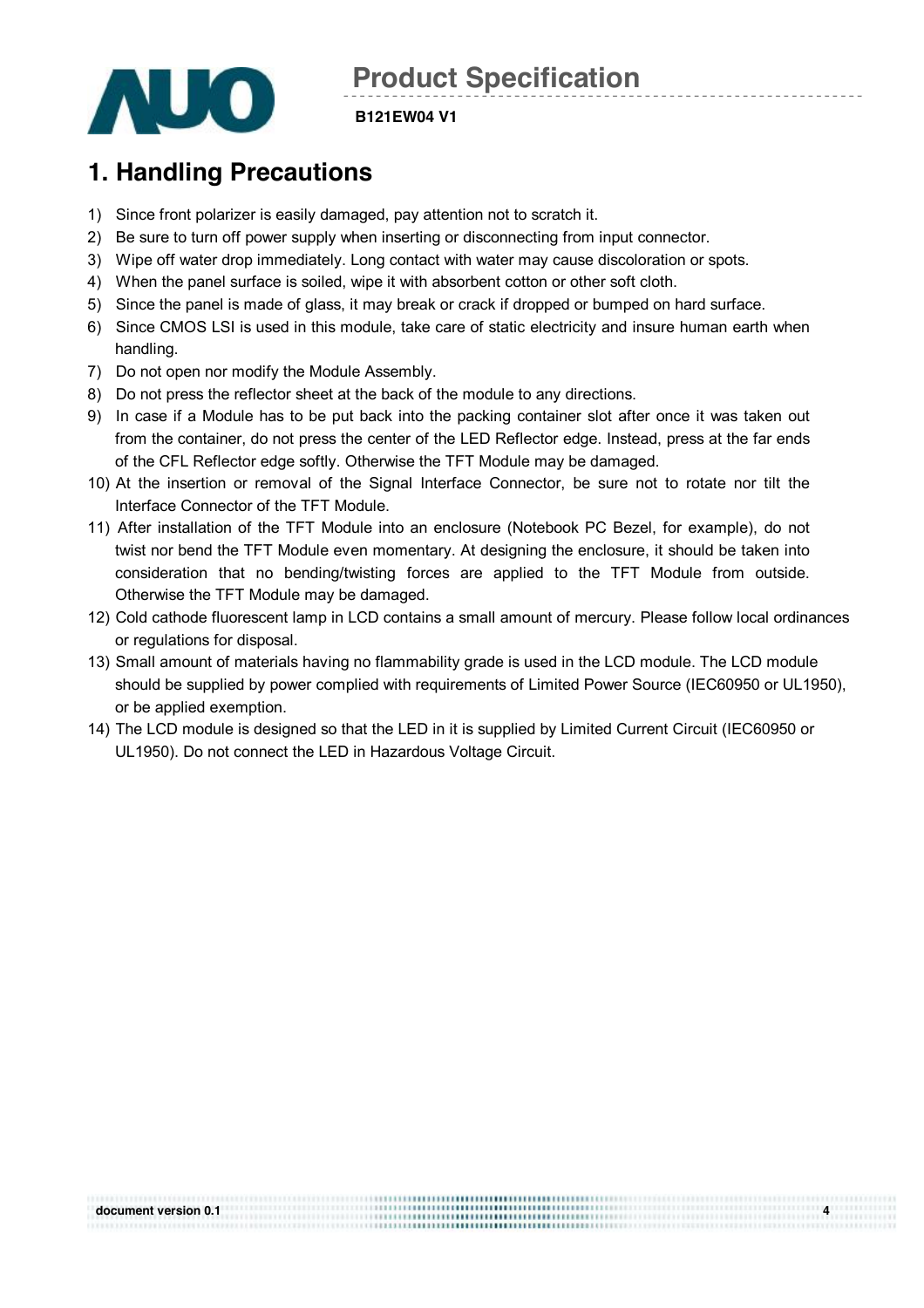

**B121EW04 V1** 

## **2. General Description**

B121EW04 V2 is a Color Active Matrix Liquid Crystal Display composed of a TFT LCD panel, a driver circuit, LED backlight system, and a digitizer unit. The screen format is intended to support the WXGA (1280(H) x 800(V)) screen and 262k colors (RGB 6-bits data driver). All input signals are LVDS interface compatible.

B121EW04 V2 is designed for a display unit of tablet style personal computer and industrial machine.

### **2.1 General Specification**

The following items are characteristics summary on the table at 25 ℃ condition:

| <b>Items</b>                                                     | <b>Unit</b>            | <b>Specifications</b>                                                        |       |       |              |  |
|------------------------------------------------------------------|------------------------|------------------------------------------------------------------------------|-------|-------|--------------|--|
| Screen Diagonal                                                  | [mm]                   | (12.1 W <sup>n</sup> )<br>307.9                                              |       |       |              |  |
| <b>Active Area</b>                                               | [mm]                   | 261.12 (H) x 163.2 (V)                                                       |       |       |              |  |
| Pixels H x V                                                     |                        | 1280x3(RGB) x 800                                                            |       |       |              |  |
| Pixel Pitch                                                      | [mm]                   | 0.204                                                                        |       |       |              |  |
| Pixel Arrangement                                                |                        | R.G.B. Vertical Stripe                                                       |       |       |              |  |
| Display Mode                                                     |                        | Normally White                                                               |       |       |              |  |
| White Luminance (ILED=20.0mA)<br>Note: ILED is lamp current      | $\lceil cd/m^2 \rceil$ | 220 Typ. (5 points average)<br>200 Min. (5 points average)<br>(Note1)        |       |       |              |  |
| <b>Luminance Uniformity</b>                                      |                        | 1.25 max. (5 points)                                                         |       |       |              |  |
| <b>Contrast Ratio</b>                                            |                        | 600:1 Typ., 500:1 Min.                                                       |       |       |              |  |
| <b>Optical Rise Time/Fall Time</b>                               | [msec]                 | 25 Typ., 35 Max.                                                             |       |       |              |  |
| Nominal Input Voltage VDD                                        | [Volt]                 | $+3.3$ Typ.                                                                  |       |       |              |  |
| <b>Power Consumption</b>                                         | [Watt]                 | 5.5 Max. (Inculding logic and BLU power, with LED<br>circuit loss) @ 20.0 mA |       |       |              |  |
| Weight (w/o Inverter)                                            | [Grams]                | 220g Max.                                                                    |       |       |              |  |
| <b>Physical Size</b>                                             | [mm]                   |                                                                              | L     | W     | T.           |  |
|                                                                  |                        | Max                                                                          | 294.1 | 178.5 | 3.5          |  |
|                                                                  |                        | Typ                                                                          | 293.6 | 178.0 | 3.15         |  |
|                                                                  |                        | min                                                                          | 293.1 | 177.5 | $\mathbf{r}$ |  |
| <b>Electrical Interface</b>                                      |                        | 1 channel LVDS                                                               |       |       |              |  |
| <b>Surface Treatment</b>                                         |                        | Anti-galre, 3H                                                               |       |       |              |  |
| <b>Support Color</b>                                             |                        | 262K colors (RGB 6-bit)                                                      |       |       |              |  |
| <b>Temperature Range</b><br>Operating<br>Storage (Non-Operating) | [°C]<br>$[^{\circ}C]$  | 0 to $+50$<br>$-20$ to $+60$                                                 |       |       |              |  |
| RoHS Compliance                                                  |                        | RoHS Compliance                                                              |       |       |              |  |

**document** version 0.1 **5 1**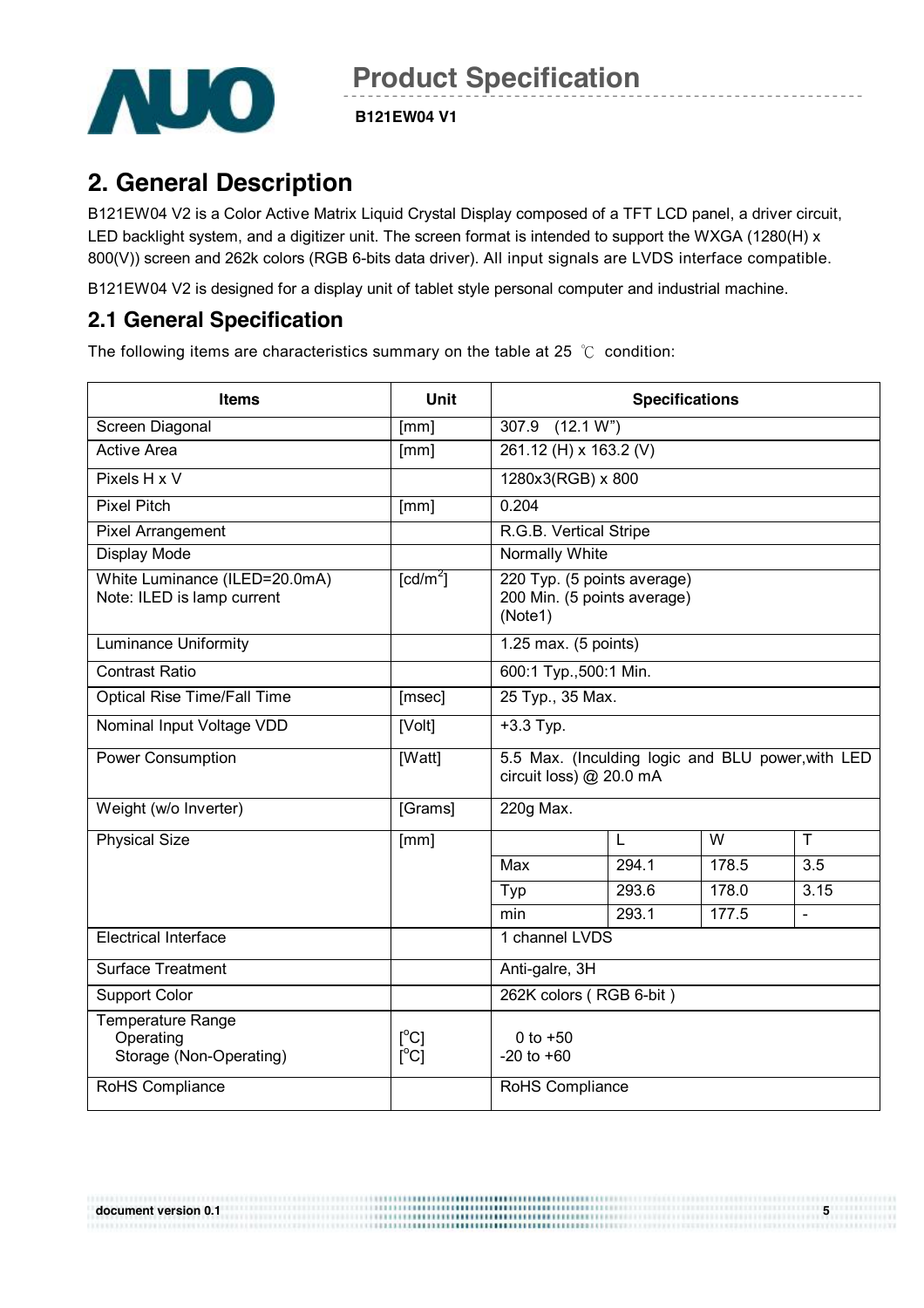

**B121EW04 V1** 

### **2.2 Optical Characteristics**

The optical characteristics are measured under stable conditions at 25℃ (Room Temperature):

| Item                                  | <b>Unit</b>          | <b>Conditions</b>                            | Min.                     | Typ.  | Max.                         | <b>Note</b>    |
|---------------------------------------|----------------------|----------------------------------------------|--------------------------|-------|------------------------------|----------------|
| <b>White Luminance</b><br>ILED=20.0mA | [cd/m <sup>2</sup> ] | 5 points average                             | 220                      | 250   |                              | 1, 4, 5.       |
| <b>Viewing Angle</b>                  | [degree]<br>[degree] | Horizontal<br>(Right)<br>$CR = 10$<br>(Left) | 70                       | 80    |                              | 8              |
|                                       |                      |                                              | 70                       | 80    |                              |                |
|                                       | [degree]<br>[degree] | Vertical<br>(Upper)<br>$CR = 10$<br>(Lower)  | 70                       | 80    |                              |                |
|                                       |                      |                                              | 70                       | 80    | $\qquad \qquad \blacksquare$ |                |
| <b>Luminance Uniformity</b>           |                      | 5 Points                                     |                          |       | 1.25                         | $\mathbf{1}$   |
| <b>Luminance Uniformity</b>           |                      | 13 Points                                    |                          |       | 1.80                         | $\overline{2}$ |
| <b>CR: Contrast Ratio</b>             |                      |                                              | 500                      | 600   | $\overline{\phantom{0}}$     | 6              |
| Cross talk                            | $\frac{0}{6}$        |                                              |                          |       | 1.4                          | $\overline{7}$ |
| Response Time                         | [msec]               | Rising                                       |                          | 15    | 20                           | 8              |
|                                       | [msec]               | Falling                                      | $\overline{\phantom{0}}$ | 10    | 15                           |                |
|                                       | [msec]               | Rising + Falling                             |                          | 25    | 35                           |                |
| Color / Chromaticity                  |                      | <b>Red x</b>                                 | 0.550                    | 0.580 | 0.610                        | 2,8            |
| Coordinates                           |                      | <b>Red y</b>                                 | 0.310                    | 0.340 | 0.370                        |                |
| (CIE 1931)                            |                      | <b>Green x</b>                               | 0.300                    | 0.330 | 0.360                        |                |
|                                       |                      | <b>Green y</b>                               | 0.545                    | 0.575 | 0.605                        |                |
|                                       |                      | <b>Blue x</b>                                | 0.125                    | 0.155 | 0.185                        |                |
|                                       |                      | <b>Blue y</b>                                | 0.105                    | 0.135 | 0.165                        |                |
|                                       |                      | White x                                      | 0.283                    | 0.313 | 0.343                        |                |
|                                       |                      | White y                                      | 0.299                    | 0.329 | 0.359                        |                |
| <b>NTSC</b>                           | [%]                  | <b>CIE 1931</b>                              |                          | 45    | $\blacksquare$               |                |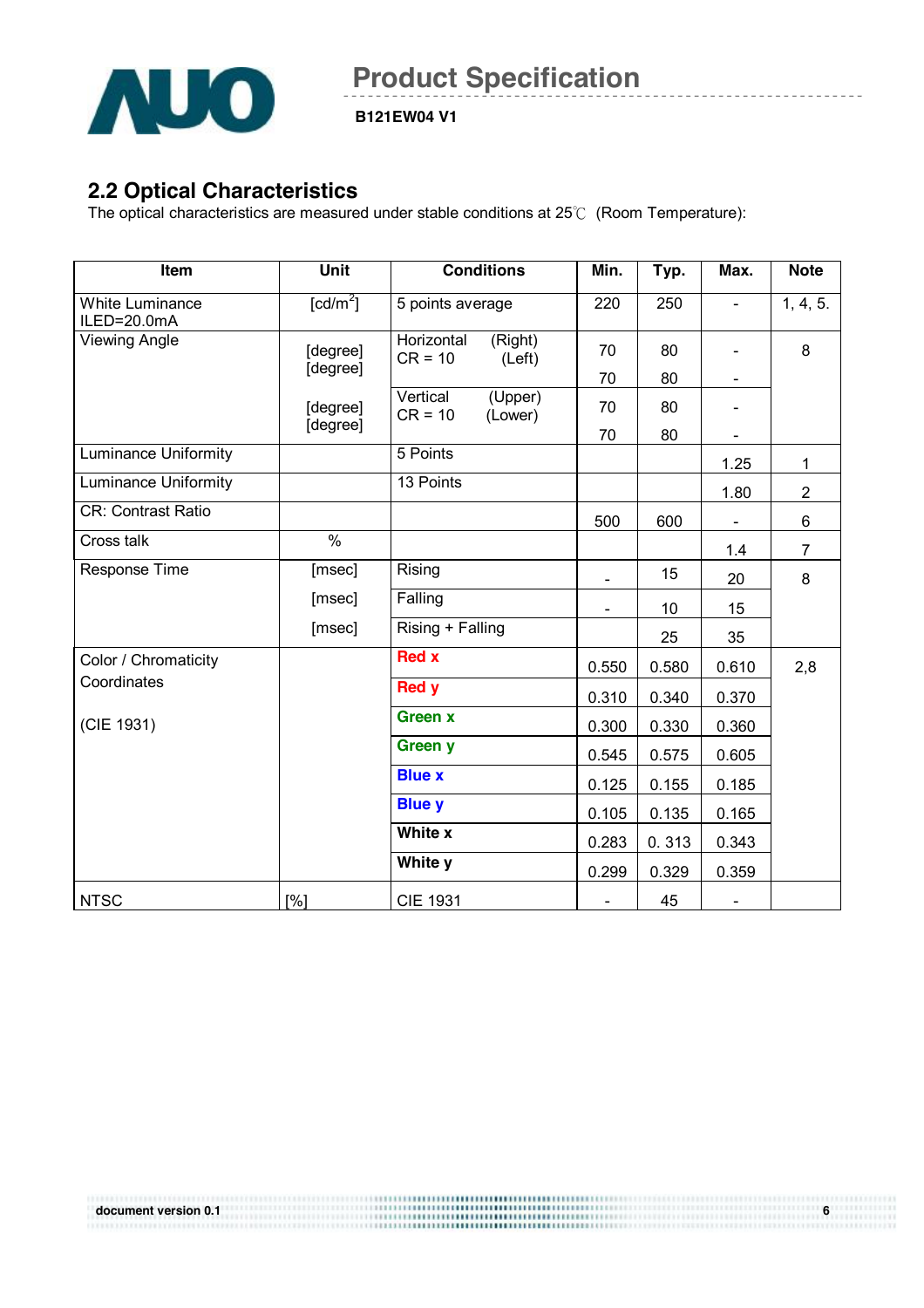

#### **B121EW04 V1**

**Note 1:** 5 points position (Display area: 261.12 (H) x 163.2 (V) mm)



**Note 2:** 13 points position



**Note 3:** The luminance uniformity of 5 and 13 points is defined by dividing the maximum luminance values by the minimum test point luminance

| $\delta$ w <sub>5</sub> | Maximum Brightness of five points     |
|-------------------------|---------------------------------------|
|                         |                                       |
| $\delta$ W13            | Maximum Brightness of thirteen points |
|                         | Minimum Brightness of thirteen points |

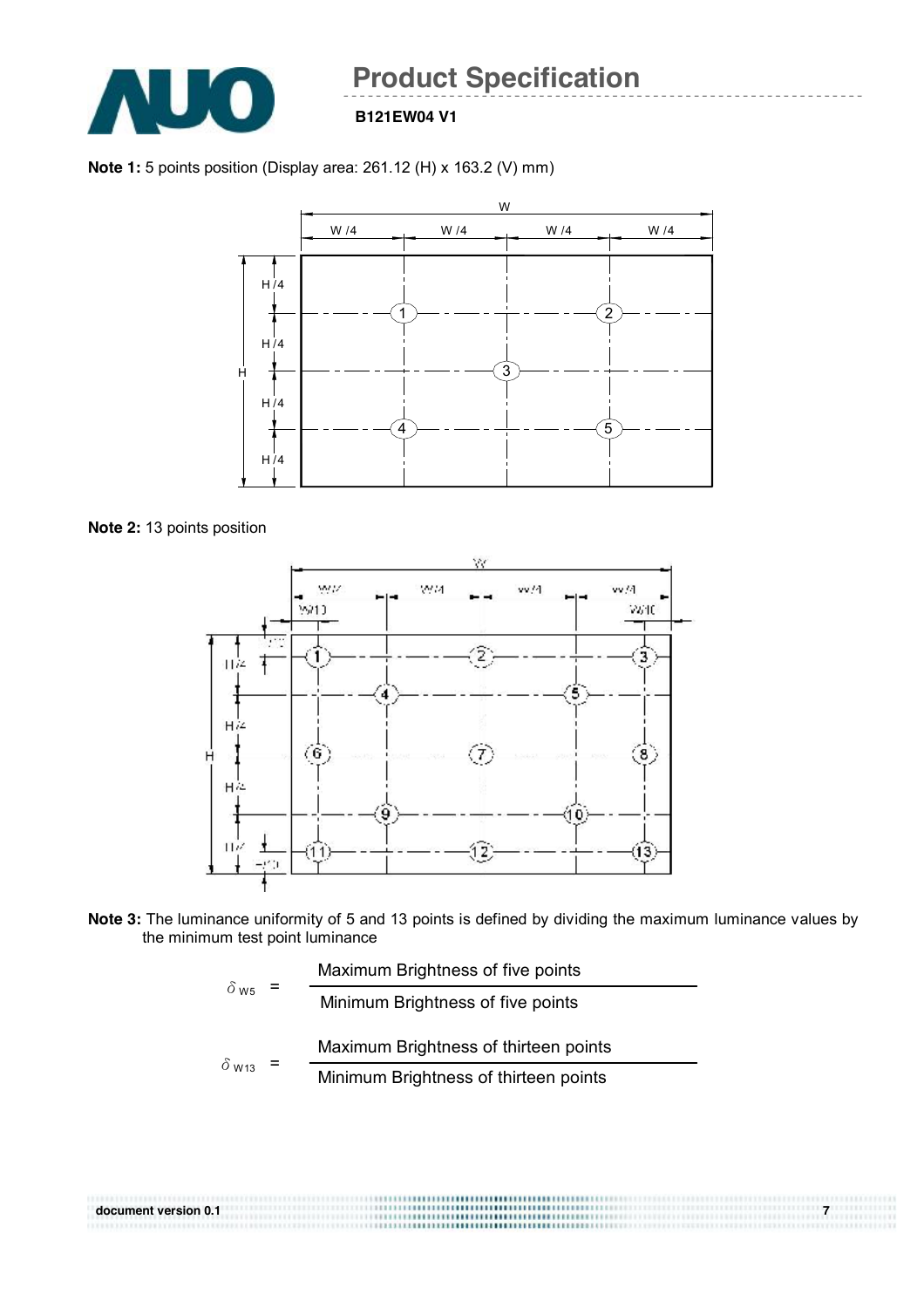

#### **Note 4:** Measurement method

The LCD module should be stabilized at given temperature for 30 minutes to avoid abrupt temperature change during measuring. In order to stabilize the luminance, the measurement should be executed after lighting Backlight for 30 minutes in a stable, windless and dark room.



Center of the screen

**Note 5:** Definition of Average Luminance of White (Y<sub>L</sub>):

Measure the luminance of gray level 63 at 5 points,  $Y_L = [L (1) + L (2) + L (3) + L (4) + L (5)] / 5$ L (x) is corresponding to the luminance of the point X at Figure in Note (1).

**Note 6:** Definition of contrast ratio:

Contrast ratio is calculated with the following formula.

Contrast ratio (CR)= Brightness on the "White" state Brightness on the "Black" state

| document version 0.1 | <br>,,,,,,,,,,,,,,,,,,,,,,,,,,,,,,,,,,,, |  |
|----------------------|------------------------------------------|--|
|                      |                                          |  |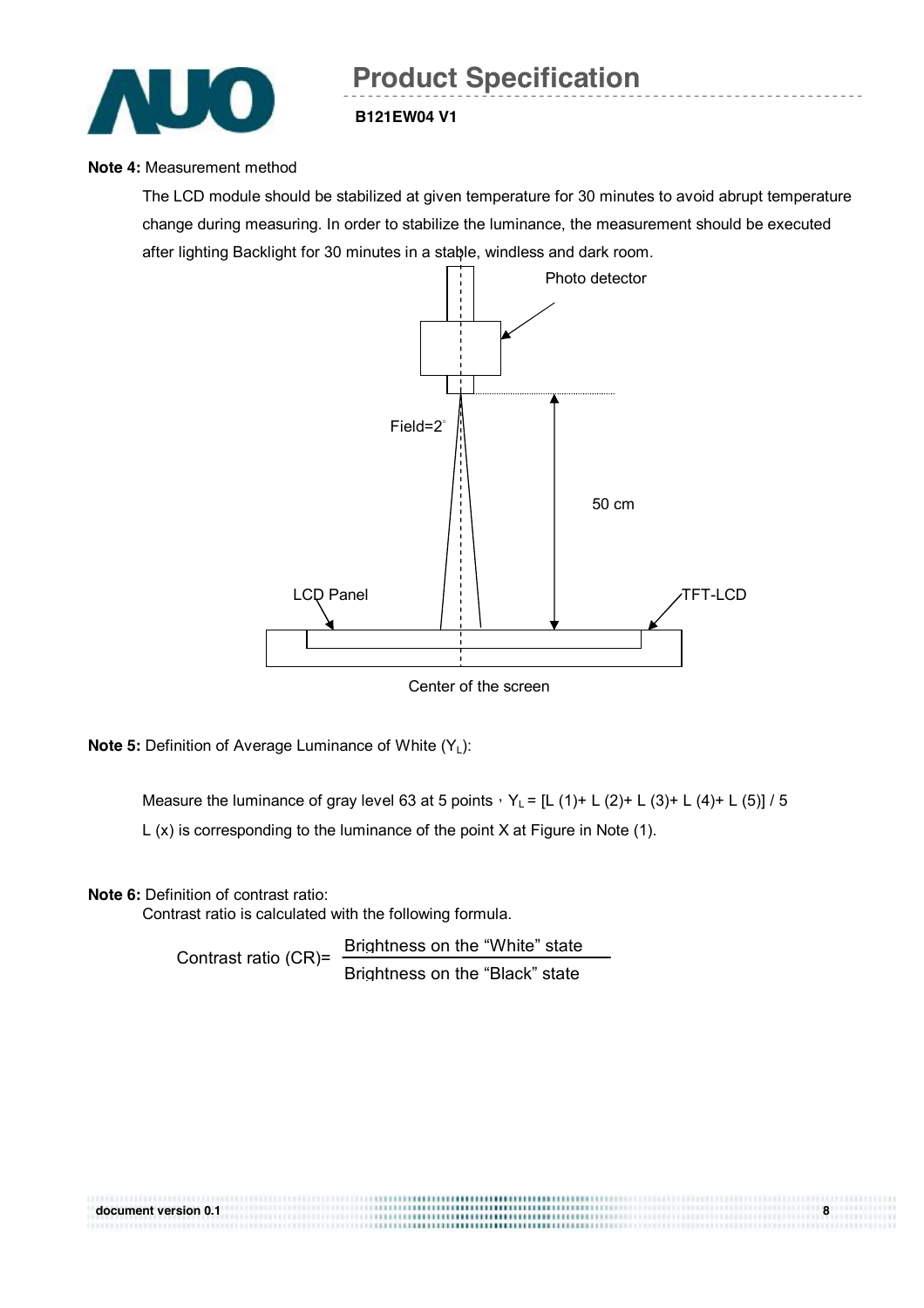

#### **Note 7:** Definition of Cross Talk (CT)

 $CT = |Y_B - Y_A| / Y_A \times 100$  (%)

#### **Where**

YA = Luminance of measured location without gray level 0 pattern (cd/m2)

 $Y_B$  = Luminance of measured location with gray level 0 pattern (cd/m<sub>2</sub>)



**Note 8: Definition of response time:** 

The output signals of BM-7 or equivalent are measured when the input signals are changed from "Black" to "White" (falling time) and from "White" to "Black" (rising time), respectively. The response time interval between the 10% and 90% of amplitudes. Refer to figure as below.

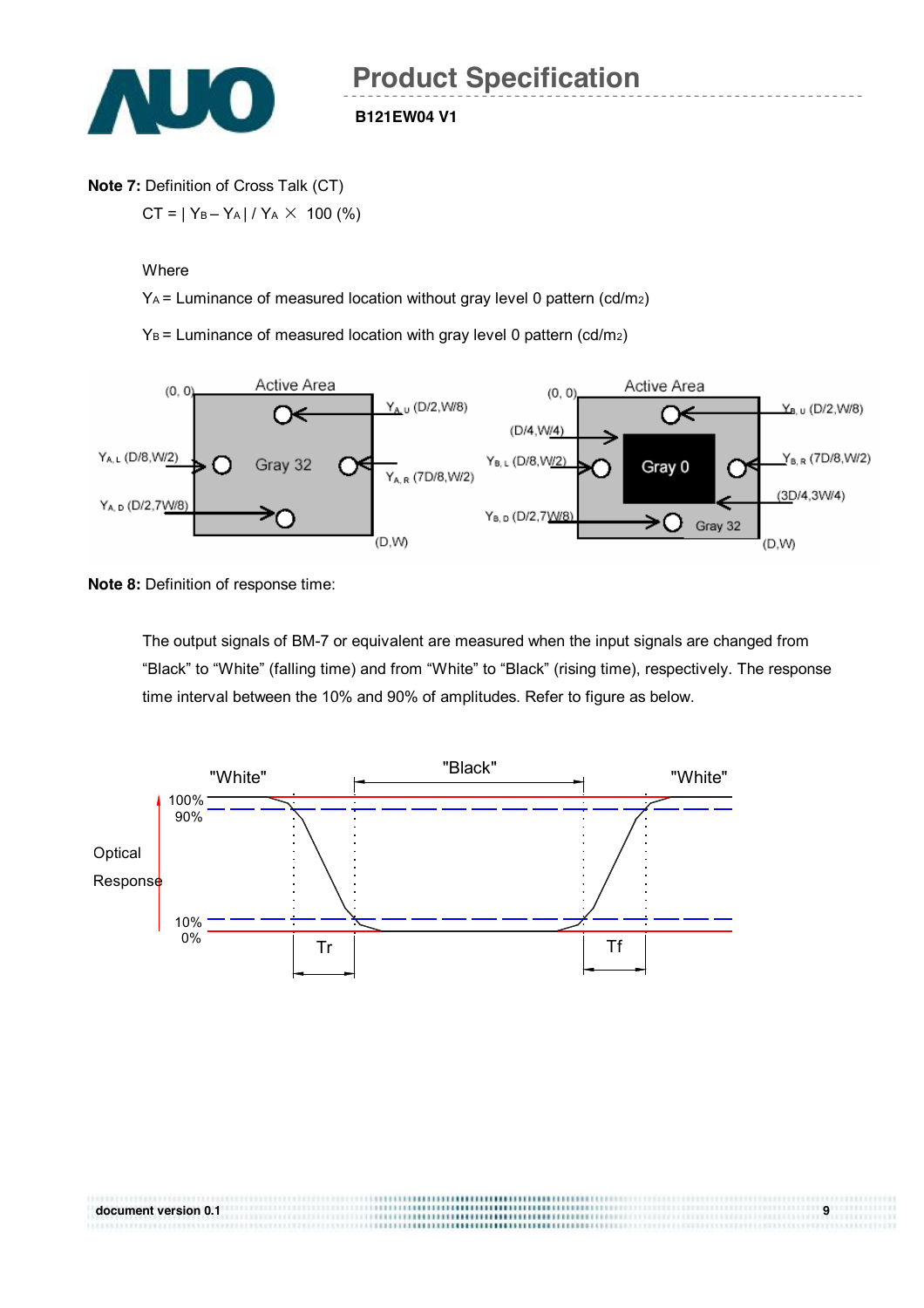

#### **B121EW04 V1**

#### **Note 9: Definition of viewing angle**

Viewing angle is the measurement of contrast ratio ≧10, at the screen center, over a 180° horizontal and 180° vertical range (off-normal viewing angles). The 180° viewing angle range is broken down as follows; 90° ( $\theta$ ) horizontal left and right and 90° ( $\Phi$ ) vertical, high (up) and low (down). The measurement direction is typically perpendicular to the display surface with the screen rotated about its center to develop the desired measurement viewing angle.



|                      | ,,,,,,,,,,,,,,,,,,,,,,,,,,,,,,,,,,,,,  |    |
|----------------------|----------------------------------------|----|
| document version 0.1 |                                        | 10 |
|                      | ,,,,,,,,,,,,,,,,,,,,,,,,,,,,,,,,,,,,,, |    |
|                      | <b></b>                                |    |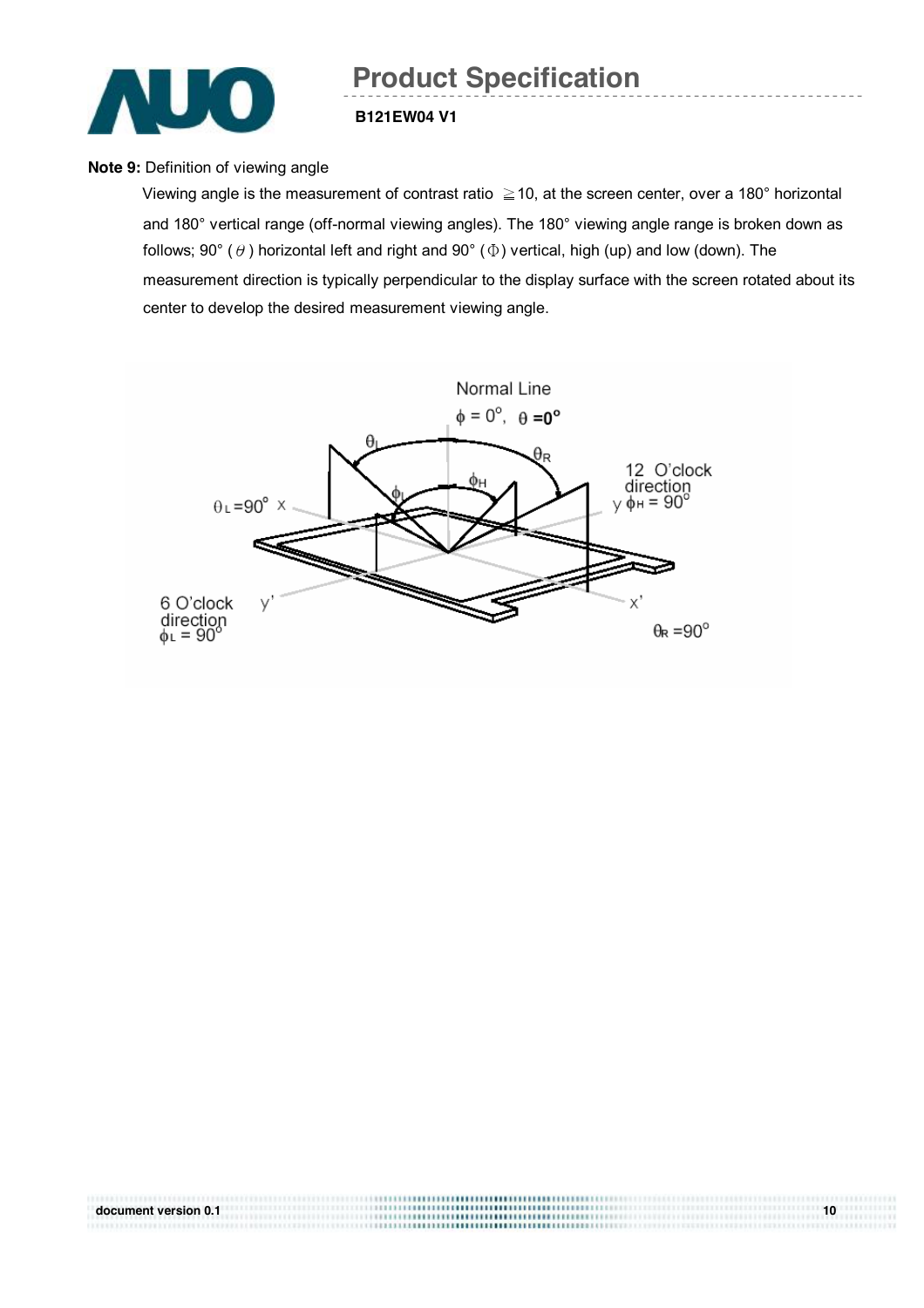

**B121EW04 V1** 

## **3. Functional Block Diagram**

The following diagram shows the functional block of the 12. 1inches wide Color TFT/LCD Module with touch panel:



|                      | ,,,,,,,,,, <b>,,,,,,,,,,,,,,,,,,,,,</b> ,,,,,, |  |
|----------------------|------------------------------------------------|--|
| document version 0.1 |                                                |  |
|                      | <b></b>                                        |  |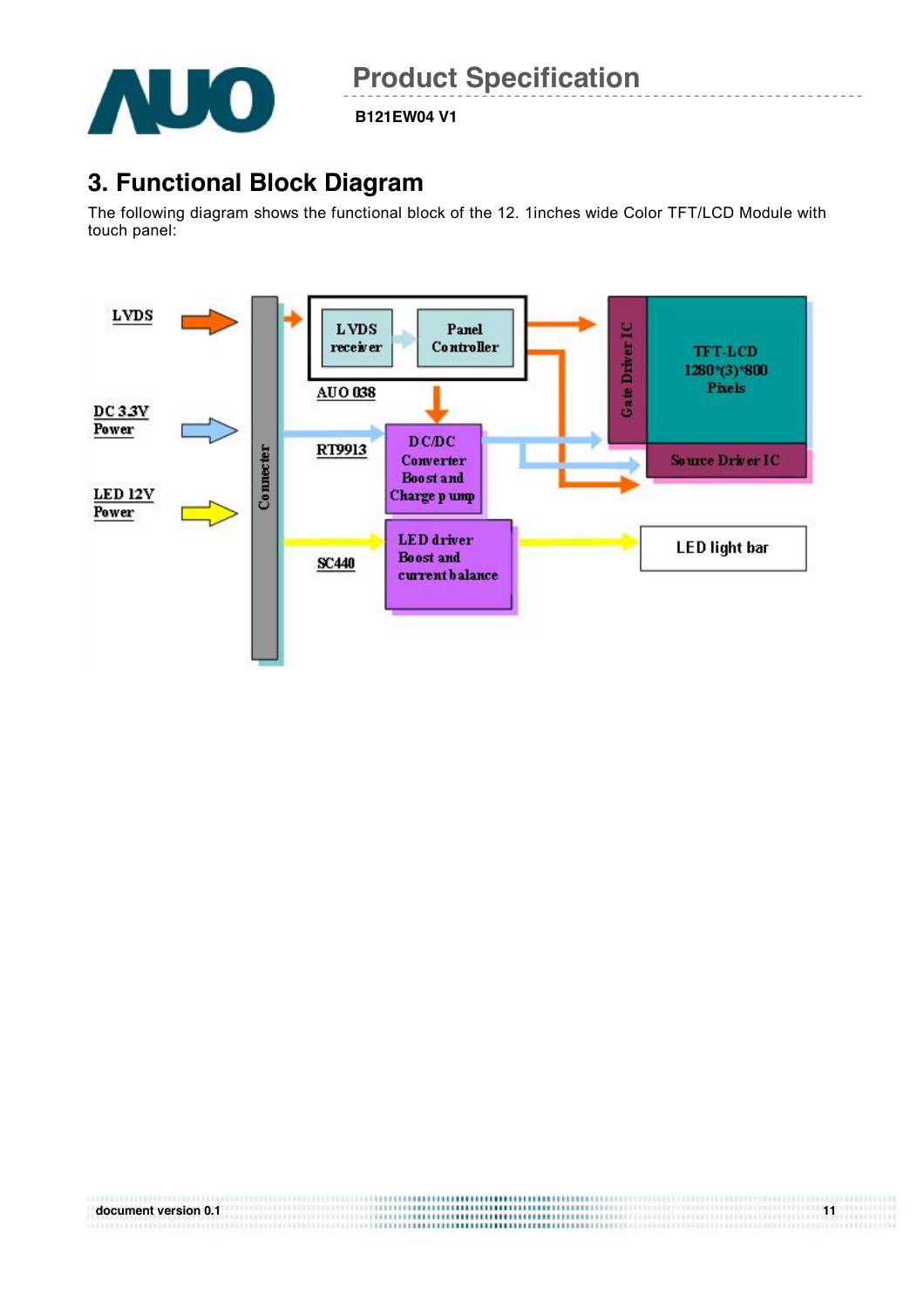

**B121EW04 V1** 

## **4. Absolute Maximum Ratings**

Absolute maximum ratings of the module are as following:

#### **4.1 Absolute Ratings of TFT LCD Module**

| Item               | Svmbol | Min    | Max  | Unit   | <b>Conditions</b> |
|--------------------|--------|--------|------|--------|-------------------|
| Logic/LCD<br>Drive | VDD    | $-0.3$ | +4.ບ | [Volt] | Note              |

### **4.2 Absolute Ratings of Backlight Unit**

| Item           | 3vmbol    | Min                      | Max  | Unit     | <b>Conditions</b> |
|----------------|-----------|--------------------------|------|----------|-------------------|
| EN.<br>Current | ED<br>⊔∟∟ | $\overline{\phantom{a}}$ | 20.0 | [mA] rms | Note              |

## **4.3 Absolute Ratings of Environment**

| <b>Item</b>                  | Symbol     | Min | Max   | Unit                         | <b>Conditions</b> |
|------------------------------|------------|-----|-------|------------------------------|-------------------|
| <b>Operating Temperature</b> | TOP        |     | $+50$ | $\mathsf{I}^\circ\mathsf{C}$ | Note 3            |
| <b>Operation Humidity</b>    | <b>HOP</b> | 5   | 95    | [%RH]                        | Note 3            |
| Storage Temperature          | TST        | -20 | +60   | $\mathsf{I}^\circ\mathsf{C}$ | Note 3            |
| <b>Storage Humidity</b>      | <b>HST</b> | 5   | 95    | [%RH]                        | Note 3            |

**Note 1:** At Ta (25℃)

**Note 2:** Permanent damage to the device may occur if exceed maximum values

**Note 3:** For quality performance, please refer to AUO IIS(Incoming Inspection Standard).



| document version 0.1 | 12 <sup>°</sup> |
|----------------------|-----------------|
|                      |                 |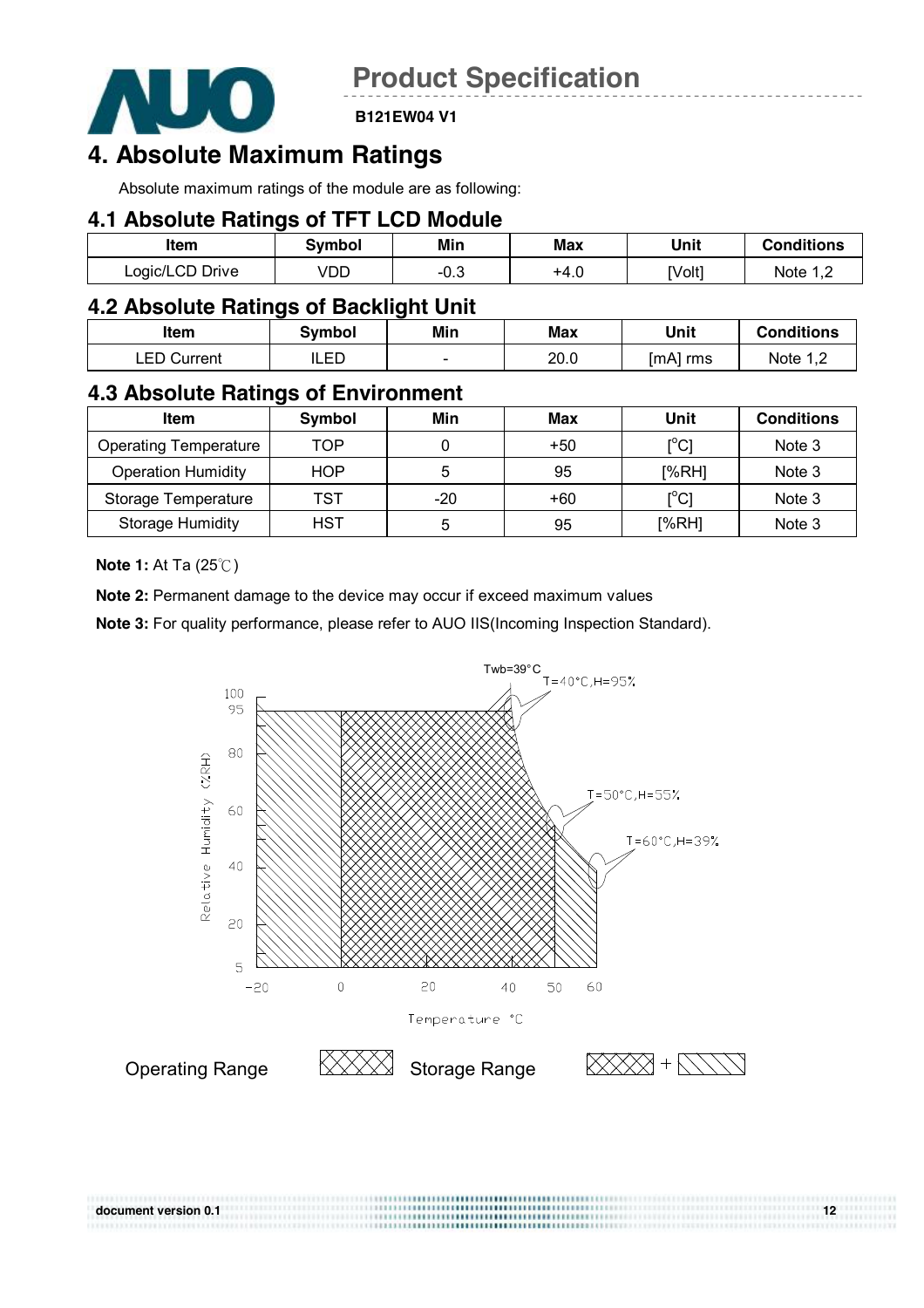

## **5. Electrical characteristics**

## **5.1 TFT LCD Module**

#### **5.1.1 Power Specification**

Input power specifications are as follows;

| <b>Symble</b> | <b>Parameter</b>                                    | Min | <b>Typ</b> | <b>Max</b> | <b>Units</b> | <b>Note</b> |
|---------------|-----------------------------------------------------|-----|------------|------------|--------------|-------------|
| <b>VDD</b>    | Logic/LCD Drive<br>Voltage                          | 3.0 | 3.3        | 3.6        | [Volt]       |             |
| <b>PDD</b>    | <b>VDD Power</b>                                    |     | 1.3        | 1.5        | [Watt]       | Note 1      |
| <b>IDD</b>    | <b>IDD Current</b>                                  |     | 400        | 420        | [mA]         | Note 1      |
| <b>IRush</b>  | Inrush Current                                      |     |            | 1800       | [mA]         | Note 2      |
| VDDrp         | Allowable<br>Logic/LCD Drive<br>Ripple Voltage      |     |            | 500        | [mV]<br>p-p  |             |
| <b>VDDns</b>  | Allowable<br>Logic/LCD Drive<br><b>Ripple Noise</b> |     |            | 100        | [mV]<br>p-p  |             |

**Note 1: Maximum Measurement Condition: Black Pattern** 

#### **Note 2:** Measure Condition





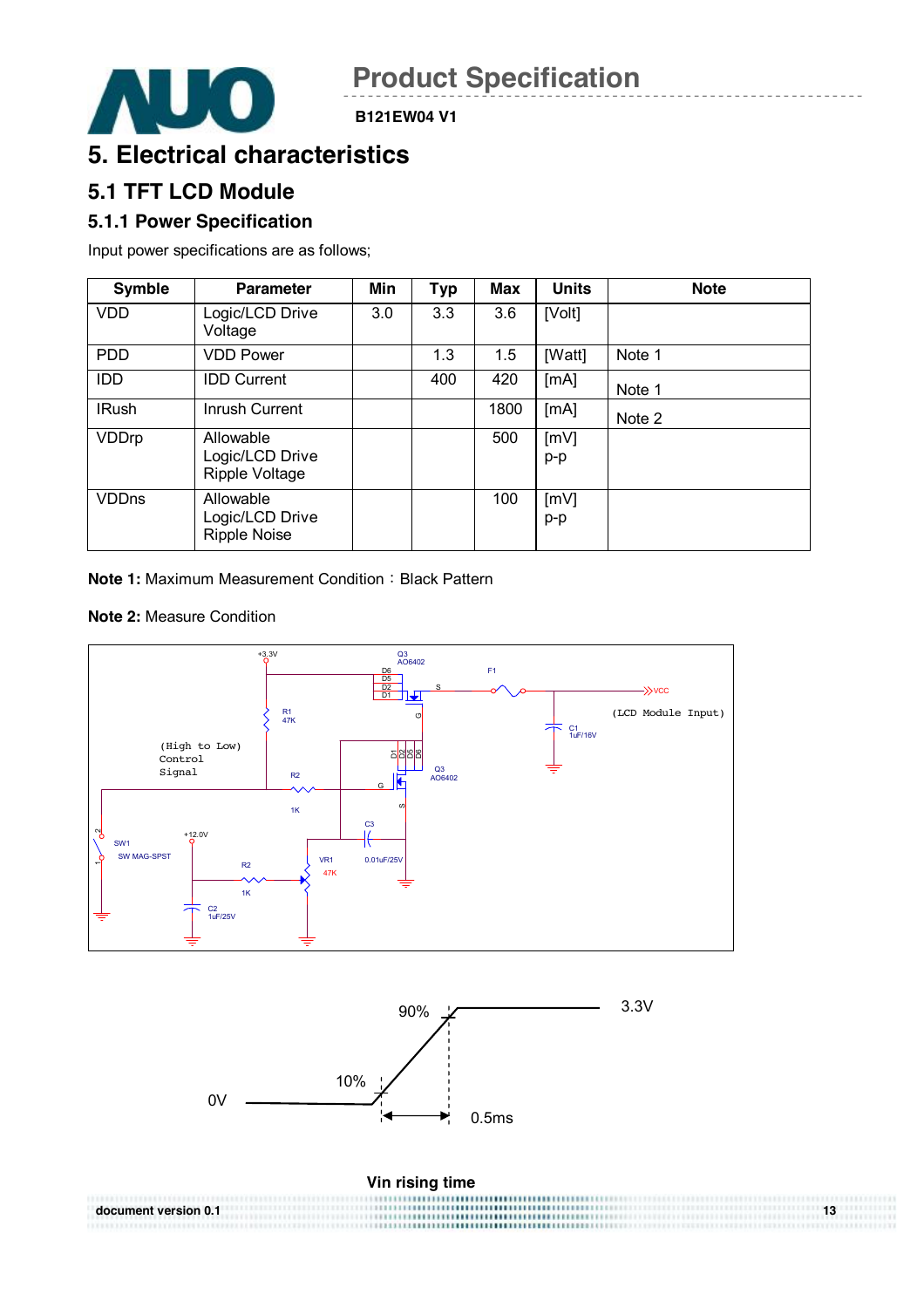

**B121EW04 V1** 

#### **5.1.2 Signal Electrical Characteristics**

Input signals shall be low or High-impedance state when VDD is off.

Signal electrical characteristics are as follows;

| <b>Parameter</b> | <b>Condition</b>                                 | Min    | Max | Unit |
|------------------|--------------------------------------------------|--------|-----|------|
| Vth              | Differential Input High<br>Threshold (Vcm=+1.2V) |        | 100 | [mV] |
| Vtl              | Differential Input Low<br>Threshold (Vcm=+1.2V)  | $-100$ |     | [mV] |
| Vcm              | Differential Input Common<br>Mode Voltage        | 0.3    | 22  | [V]  |

#### **Note:** LVDS Differential Voltage



| document version 0.1 | 14 |
|----------------------|----|
|                      |    |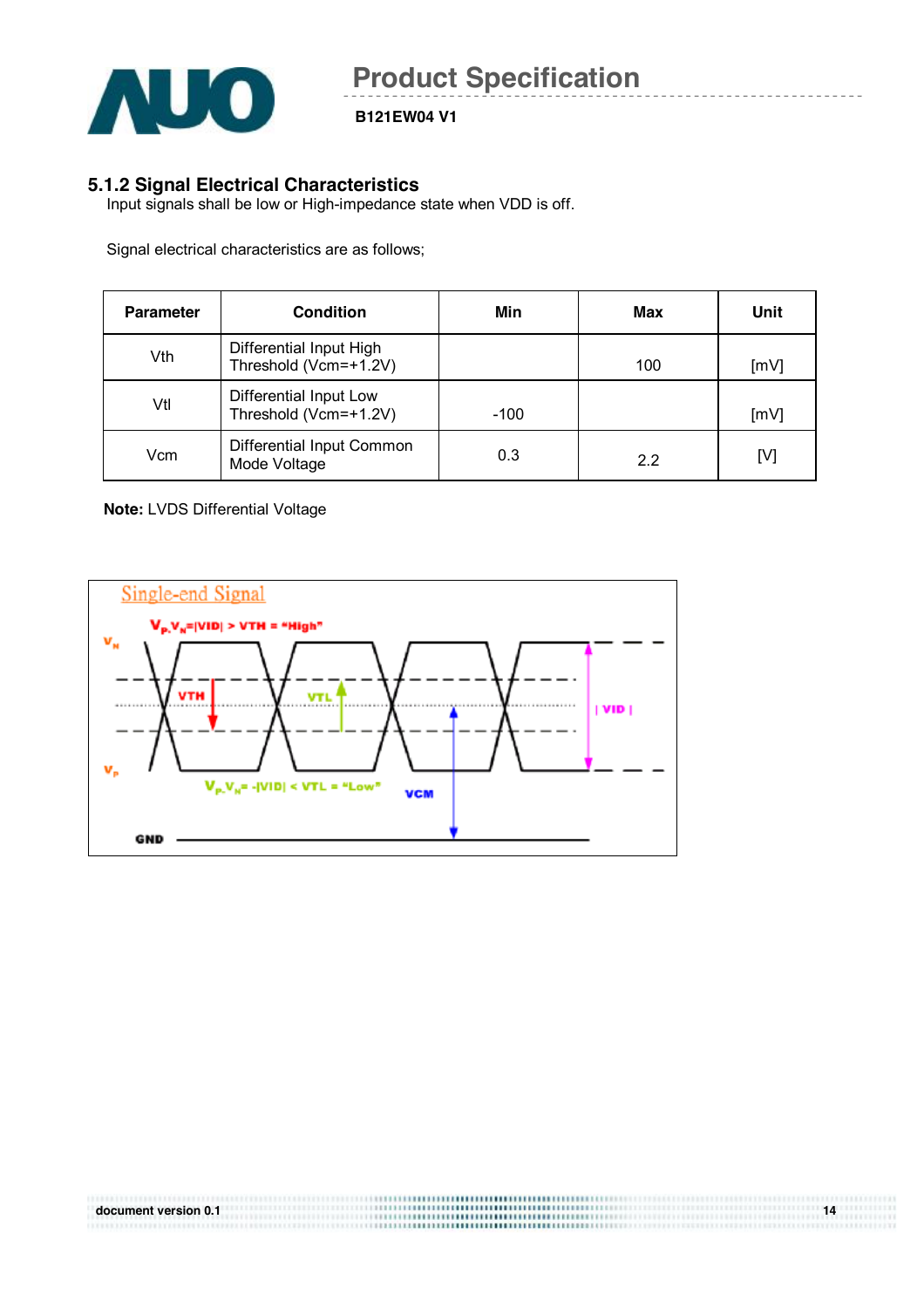

**B121EW04 V1** 

## **5.2 Backlight Unit**

Parameter guideline for LED Inverter

| <b>Parameter</b>                                      | Min  | <b>Typ</b> | Max                      | <b>Units</b>         | <b>Condition</b>                                          |
|-------------------------------------------------------|------|------------|--------------------------|----------------------|-----------------------------------------------------------|
| <b>White Luminance</b><br>5 points average            | 220  | 250        |                          | [cd/m <sup>2</sup> ] | $(Ta=25^{\circ}C)$                                        |
| LED current( $I_{LED}$ )                              | 18.8 | 20.0       | 21.2                     | [mA] rms             | $(Ta=25^{\circ}C)$                                        |
| LED Frequency(FLED)                                   |      | 800        | $\overline{\phantom{a}}$ | [KHz]                | $(Ta=25^{\circ}C)$                                        |
| LED Voltage (Reference)<br>$(V_{LED})$                | 3.0  | 3.2        | 3.3                      | [Volt] rms           | $(Ta=25^{\circ}C)$                                        |
| <b>LED Power consumption</b><br>$(P_{LED})$ @ 20.0 mA |      | 3.6        | 4.0                      | [Watt]               | $(Ta=25^{\circ}C)$<br>(Including circuit driving<br>loss) |

|                      | -------- <b>---------------------</b> ---- |    |
|----------------------|--------------------------------------------|----|
| document version 0.1 | <b></b>                                    | 15 |
|                      | *************************************      |    |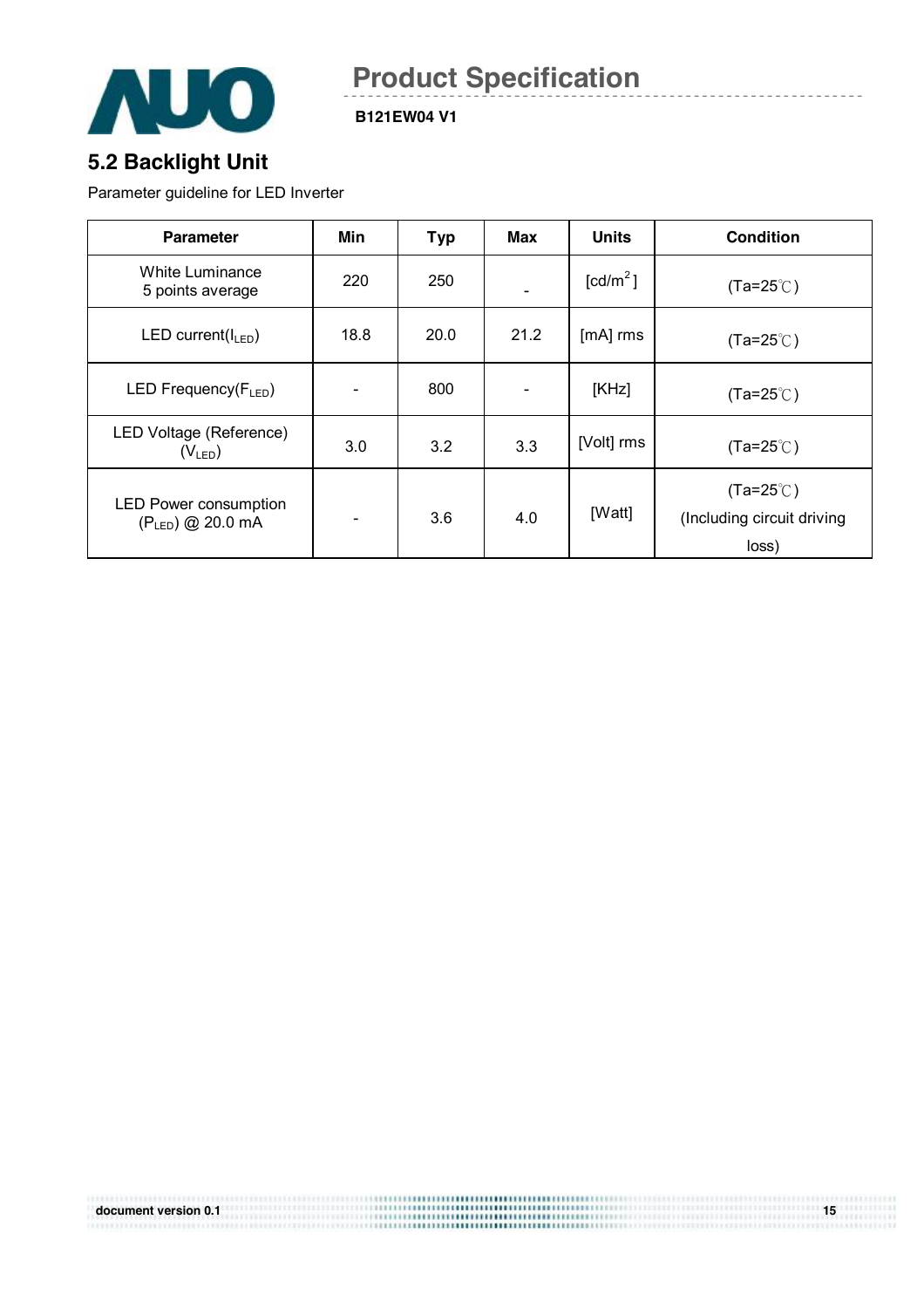

#### **B121EW04 V1**

## **6. Signal Characteristic**

## **6.1 Pixel Format Image**

Following figure shows the relationship of the input signals and LCD pixel format.



| document version 0.1 | <br><br>16 |
|----------------------|------------|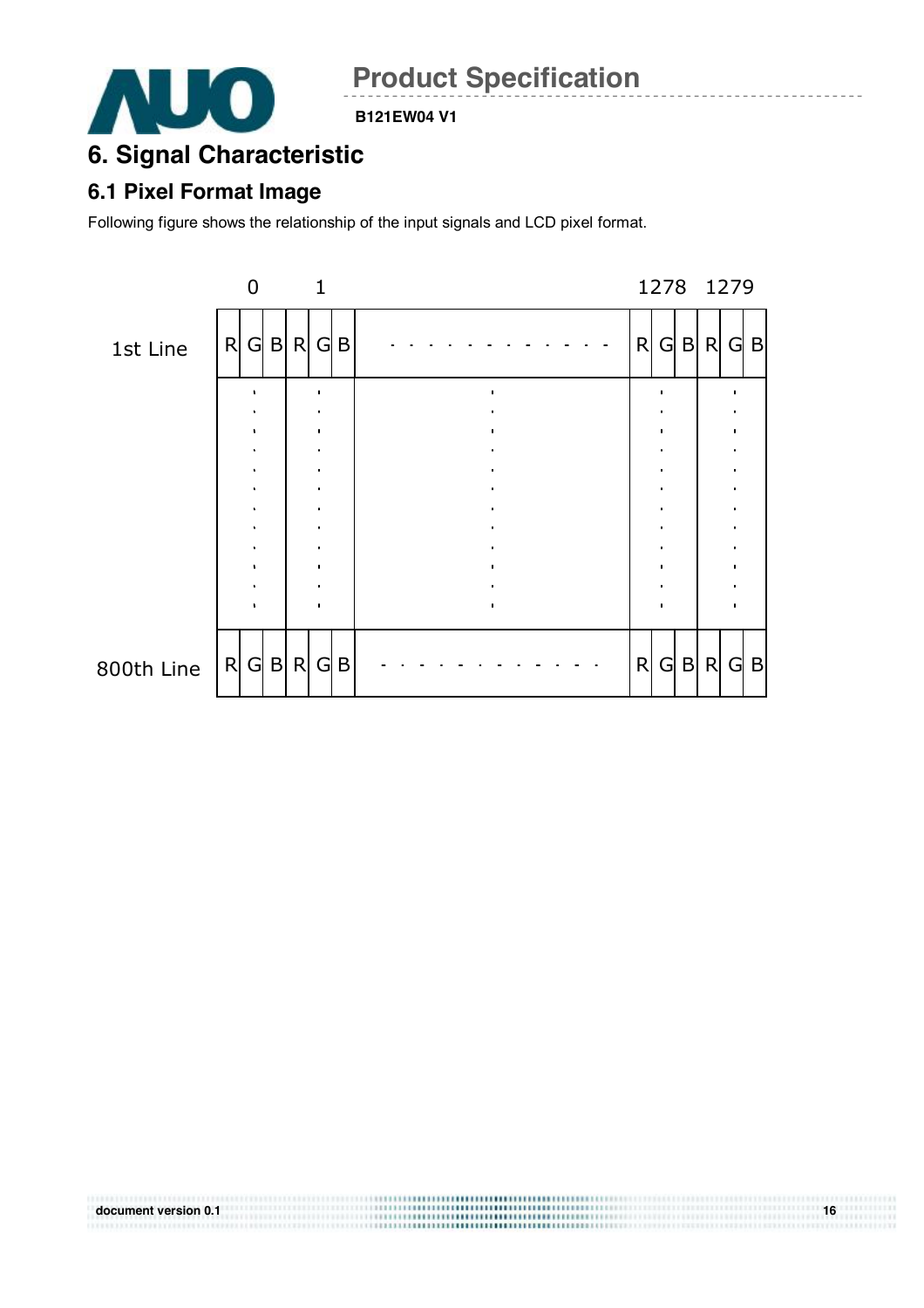

**B121EW04 V1** 

### **6.2 The input data format**



| <b>Signal Name</b> | <b>Description</b>     |                                                        |
|--------------------|------------------------|--------------------------------------------------------|
| $+$ RED5 $(R5)$    | Red Data 5 (MSB)       | Red-pixel Data                                         |
| $+$ RED4 (R4)      | Red Data 4             | Each red pixel's brightness data consists of these 6   |
| $+$ RED3 $(R3)$    | Red Data 3             | bits pixel data.                                       |
| +RED2 (R2)         | Red Data 2             |                                                        |
| $+$ RED1 $(R1)$    | Red Data 1             |                                                        |
| $+$ RED0 $(R0)$    | Red Data 0 (LSB)       |                                                        |
|                    | (Red-pixel Data)       |                                                        |
|                    |                        |                                                        |
|                    |                        |                                                        |
| +GREEN $5(G5)$     | Green Data 5 (MSB)     | Green-pixel Data                                       |
| +GREEN 4 (G4)      | Green Data 4           | Each green pixel's brightness data consists of these   |
| +GREEN 3 (G3)      | Green Data 3           | 6 bits pixel data.                                     |
| +GREEN 2 (G2)      | Green Data 2           |                                                        |
| $+GREEN 1(G1)$     | Green Data 1           |                                                        |
| +GREEN 0 (G0)      | Green Data 0 (LSB)     |                                                        |
|                    | (Green-pixel Data)     |                                                        |
| +BLUE 5 (B5)       | Blue Data 5 (MSB)      | <b>Blue-pixel Data</b>                                 |
| +BLUE 4 (B4)       | Blue Data 4            | Each blue pixel's brightness data consists of these 6  |
| +BLUE 3 (B3)       | Blue Data 3            | bits pixel data.                                       |
| +BLUE 2 (B2)       | Blue Data 2            |                                                        |
| +BLUE 1 (B1)       | Blue Data 1            |                                                        |
| +BLUE 0 (B0)       | Blue Data 0 (LSB)      |                                                        |
|                    | (Blue-pixel Data)      |                                                        |
| -DTCLK             | <b>Data Clock</b>      | The typical frequency is 71.1 MHz. The signal is used  |
|                    |                        | to strobe the pixel data and DSPTMG signals. All       |
|                    |                        | pixel data shall be valid at the falling edge when the |
|                    |                        | DSPTMG signal is high.                                 |
| <b>DSPTMG (DE)</b> | <b>Display Timing</b>  | This signal is stored at the falling edge of -DTCLK.   |
|                    |                        | When the signal is high, the pixel data shall be valid |
|                    |                        | to be displayed.                                       |
| VSYNC (VS)         | <b>Vertical Sync</b>   | The signal is synchronized to -DTCLK.                  |
| HSYNC (HS)         | <b>Horizontal Sync</b> | The signal is synchronized to -DTCLK.                  |

Note: Output signals from any system shall be low or High-impedance state when VDD is off.

|                      | <b></b> |  |
|----------------------|---------|--|
| document version 0.1 |         |  |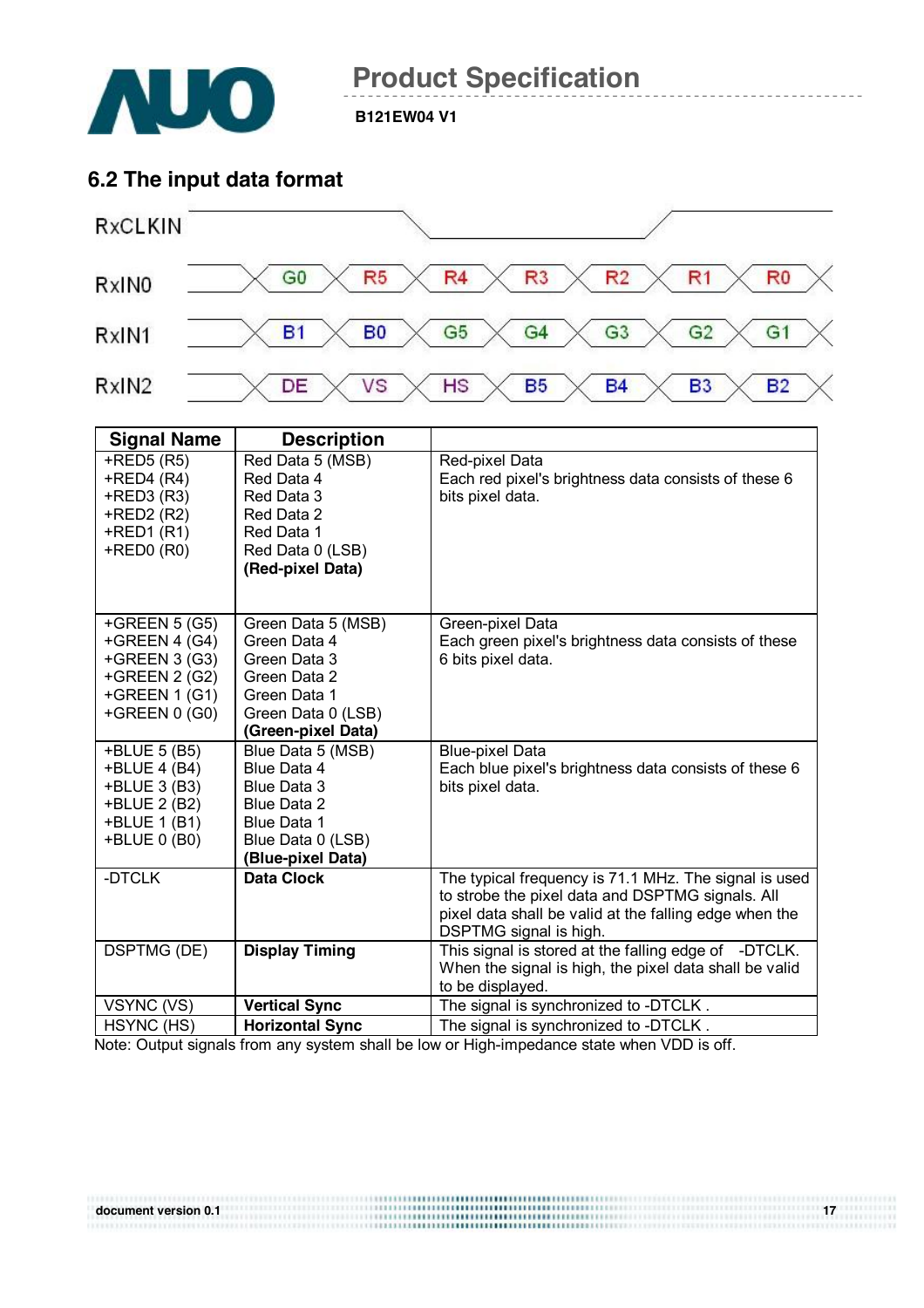

**B121EW04 V1** 

## **6.3 Signal Description/Pin Assignment**

LVDS (CN1) is a differential signal technology for LCD interface and high speed data transfer device.

| Pin | <b>Signal Name</b> | Pin            | <b>Signal Name</b>  |
|-----|--------------------|----------------|---------------------|
| 1   | <b>GND</b>         | $\overline{2}$ | <b>VDD</b>          |
| 3   | <b>VDD</b>         | $\overline{4}$ | $V_{EDID}$          |
| 5   | Aging              | 6              | CLK <sub>EDID</sub> |
| 7   | <b>DATAEDID</b>    | 8              | RxIN0-              |
| 9   | RxIN0+             | 10             | <b>GND</b>          |
| 11  | RxIN1-             | 12             | RxIN1+              |
| 13  | <b>GND</b>         | 14             | RxIN2-              |
| 15  | RxIN2+             | 16             | <b>GND</b>          |
| 17  | RxCLKIN-           | 18             | RxCLKIN+            |
| 19  | <b>GND</b>         | 20             | <b>NC</b>           |
| 21  | <b>NC</b>          | 22             | <b>GND</b>          |
| 23  | <b>NC</b>          | 24             | NC                  |
| 25  | <b>GND</b>         | 26             | NC                  |
| 27  | NC                 | 28             | <b>GND</b>          |
| 29  | <b>NC</b>          | 30             | <b>NC</b>           |

LED driving connector (CN2) provides the interface between system and LCD for control and power of LED BLU.

| Pin | <b>Signal Name</b>    | Pin            | <b>Signal Name</b> |
|-----|-----------------------|----------------|--------------------|
| 1   | <b>KS10</b>           | $\overline{2}$ | <b>KS11</b>        |
| 3   | <b>KS12</b>           | 4              | <b>KS13</b>        |
| 5   | <b>KS17</b>           | 6              | KSC18              |
| 7   | <b>GND</b>            | 8              | Power SW           |
| 9   | <b>Breath PWR LED</b> | 10             | $+3.3V$            |
| 11  | <b>GND</b>            | 12             | <b>LCD SMDCLK</b>  |
| 13  | <b>LCD SMB DAT</b>    | 14             | <b>GND</b>         |
| 15  | HDD LED               | 16             | <b>BAT2 LED</b>    |
| 17  | <b>BAT1 LED</b>       | 18             | <b>BT LED</b>      |
| 19  | LED WLAN OUT          | 20             | <b>GND</b>         |
| 21  | AUD DMIC IN0          | 22             | AUO DMIC CLK G     |
| 23  | VL                    | 24             | VL                 |
| 25  | VL                    | 26             | $V_5$              |
| 27  | <b>NC</b>             | 28             | VH                 |
| 29  | VH                    | 30             | VH                 |

**document version 0.1 18**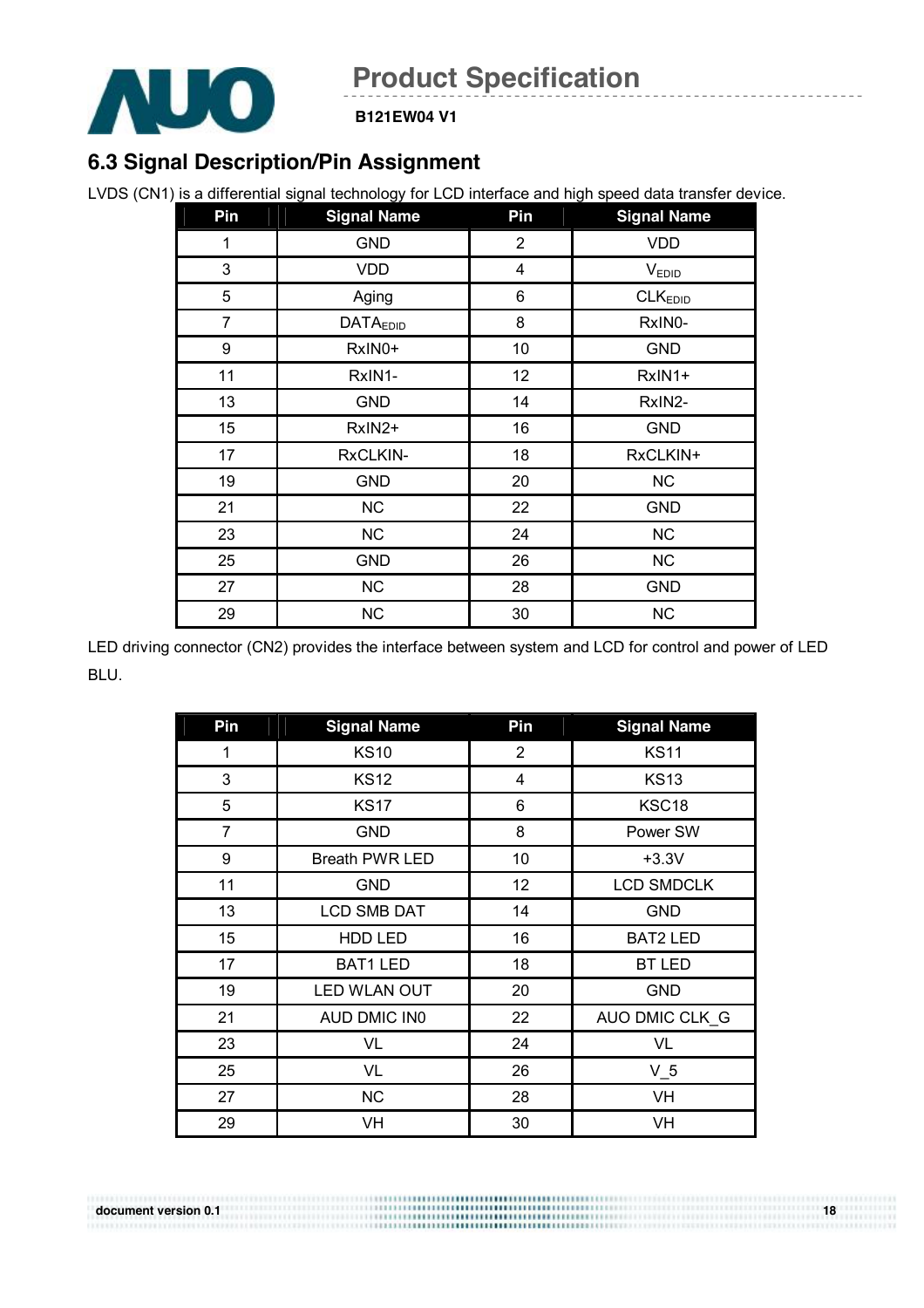

**B121EW04 V1** 

#### **Note1:** Start from right side



**Note2:** Input signals shall be low or High-impedance state when VDD is off. Internal circuit of LVDS inputs are as following.

The module uses a 100ohm resistor between positive and negative data lines of each receiver input

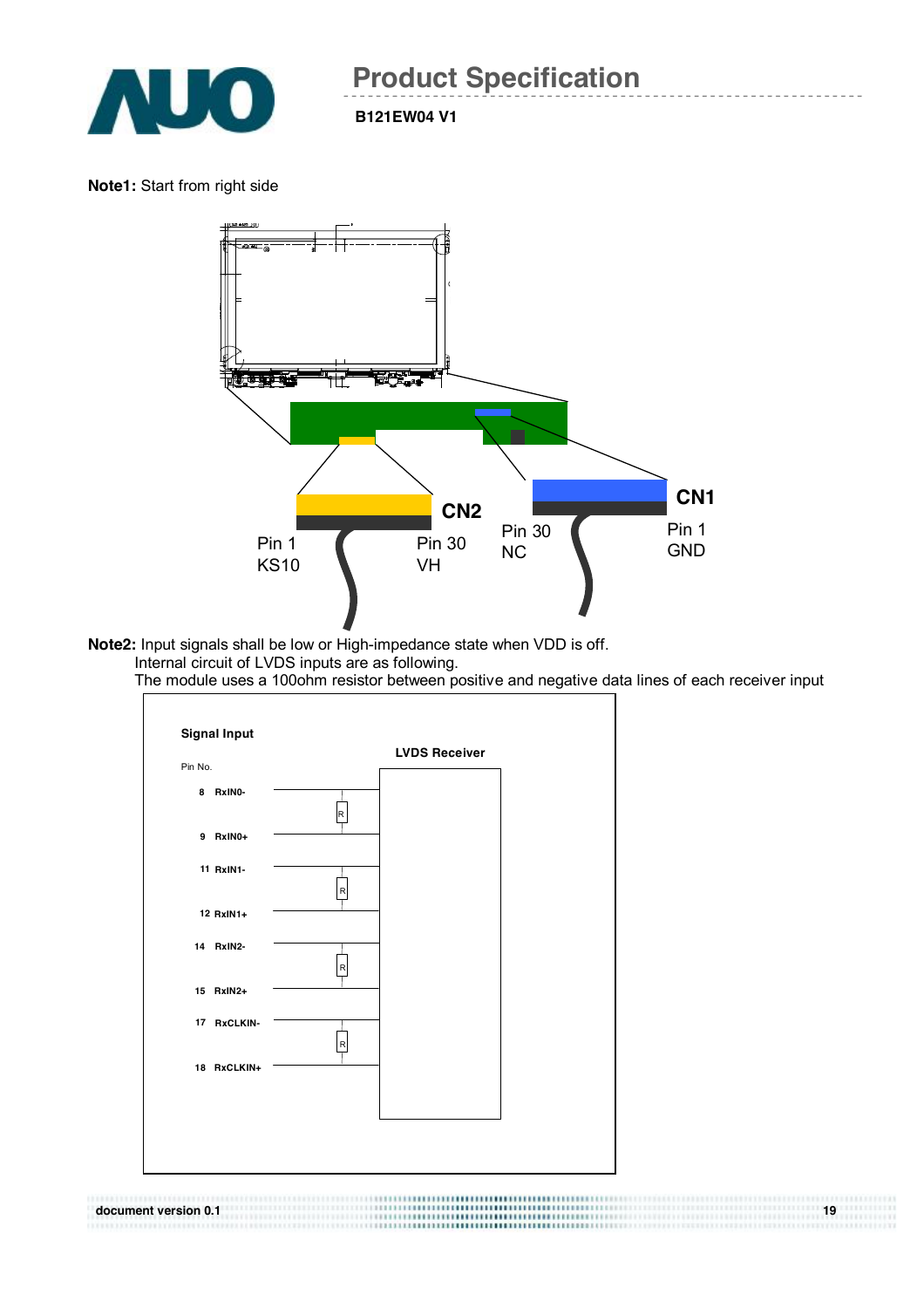

## **6.4 Interface Timing**

#### **6.4.1 Timing Characteristics**

Basically, interface timings should match the 1280x800 /60Hz manufacturing guide line timing.

|            | <b>Parameter</b>  | Symbol                          | Min. | Typ. | Max. | Unit             |
|------------|-------------------|---------------------------------|------|------|------|------------------|
|            | <b>Frame Rate</b> |                                 |      | 60   | -    | Hz               |
|            | Clock frequency   | $1/\mathsf{T}_{\mathsf{Clock}}$ |      | 71.1 |      | <b>MHz</b>       |
|            | Period            | $T_{\rm V}$                     | 803  | 823  | 1023 |                  |
| Vertical   | Active            | $T_{VD}$                        | 800  | 800  | 800  | $T_{Line}$       |
| Section    | Blanking          | $T_{VB}$                        | 3    | 23   | 223  |                  |
|            | Period            | Tн                              | 1303 | 1440 | 2047 |                  |
| Horizontal | Active            | $\mathsf{T}_{\mathsf{HD}}$      | 1280 | 1280 | 1280 | $T_{\sf{Clock}}$ |
| Section    | Blanking          | Т <sub>нв</sub>                 | 23   | 160  | 767  |                  |

**Note:** DE mode only

#### **6.4.2 Timing diagram**

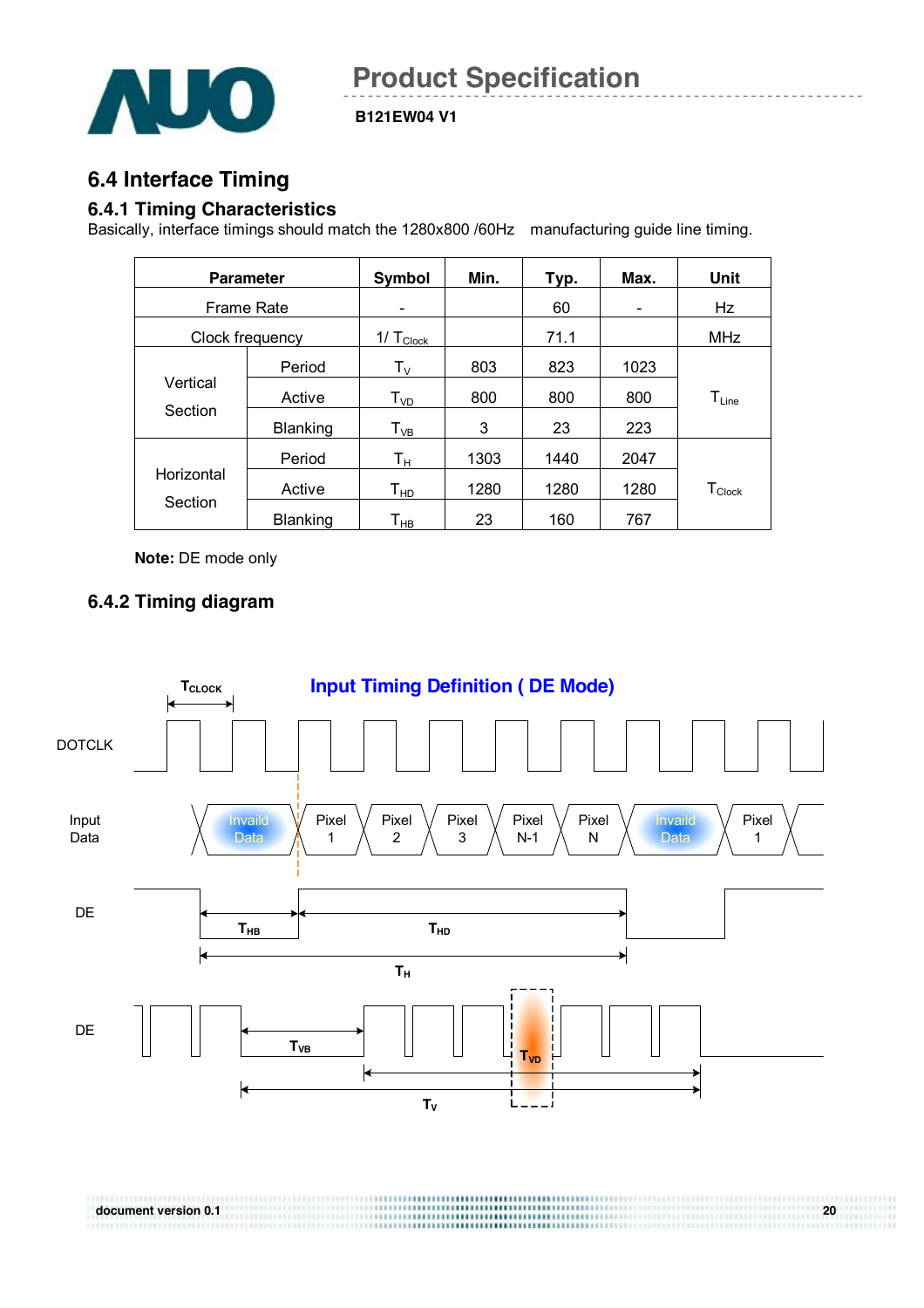

#### **6.5 Power ON/OFF Sequence**

VDD power and lamp on/off sequence is as follows. Interface signals are also shown in the chart. Signals from any system shall be Hi-Z state or low level when VDD is off.



#### **Power Sequence Timing**

|                  |      | Value |      |              |
|------------------|------|-------|------|--------------|
| <b>Parameter</b> | Min. | Typ.  | Max. | <b>Units</b> |
| T1               | 0.5  |       | 10   | (ms)         |
| T <sub>2</sub>   | 0    |       | 50   | (ms)         |
| T <sub>3</sub>   | 0    |       | 50   | (ms)         |
| T <sub>4</sub>   | 400  |       |      | (ms)         |
| T <sub>5</sub>   | 200  |       |      | (ms)         |
| T <sub>6</sub>   | 200  |       |      | (ms)         |
|                  | 0    |       | 10   | (ms)         |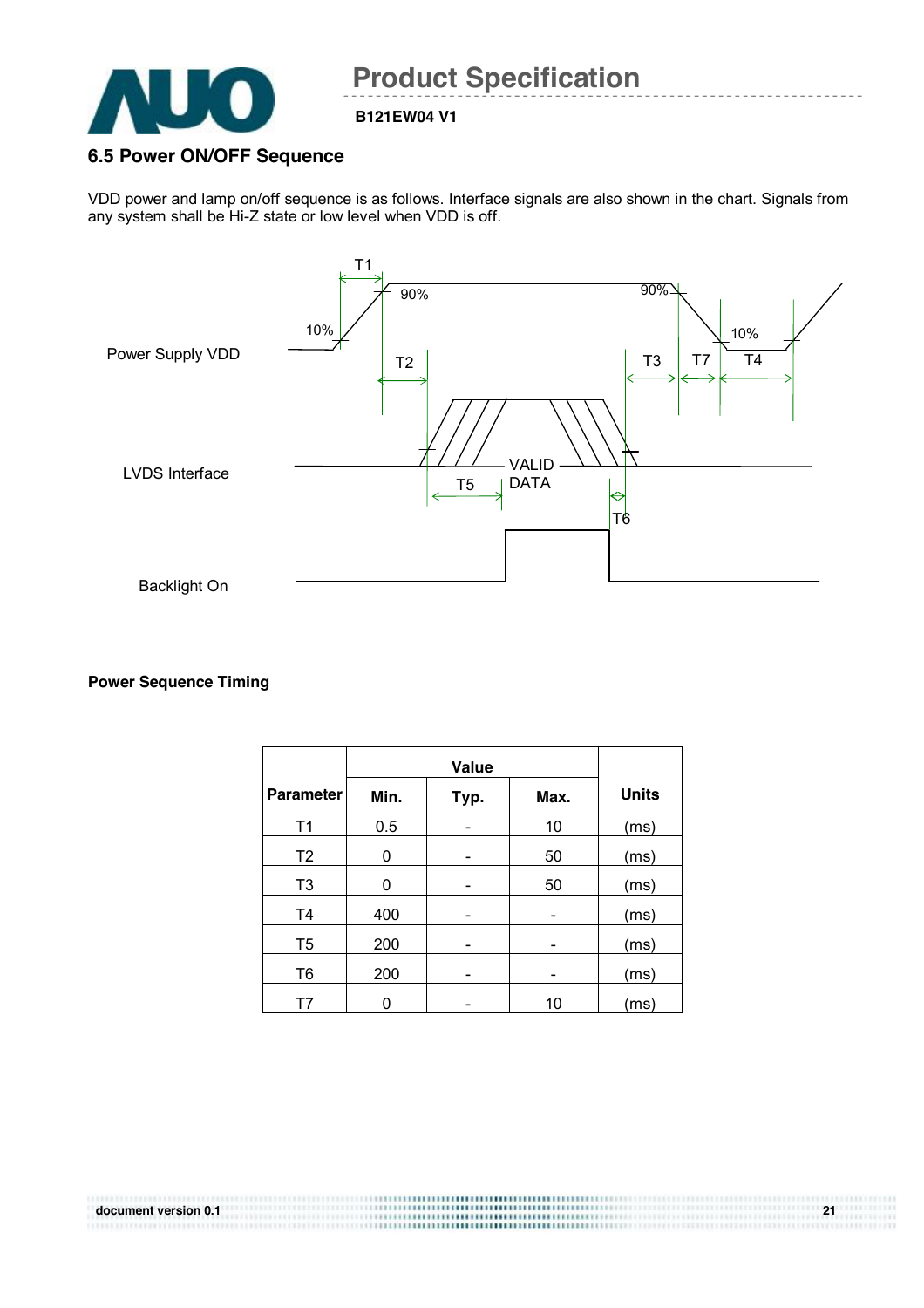

**B121EW04 V1** 

## **7. Connector Description**

Physical interface is described as for the connector on module.

These connectors are capable of accommodating the following signals and will be following components.

| <b>Connector Name / Designation</b> | LVDS (CN1)/ LED BLU (CN2) |
|-------------------------------------|---------------------------|
| Manufacturer                        | <b>JAE</b>                |
| Type / Part Number                  | JAE FI-J30S-VF15N         |
| Mating Housing/Part Number          | JAE FI-J30C3              |
| <b>Mating Contact/Part Number</b>   | JAE FI-J30C3              |

|                      | \==================================== |    |
|----------------------|---------------------------------------|----|
| document version 0.1 |                                       | nn |
|                      |                                       |    |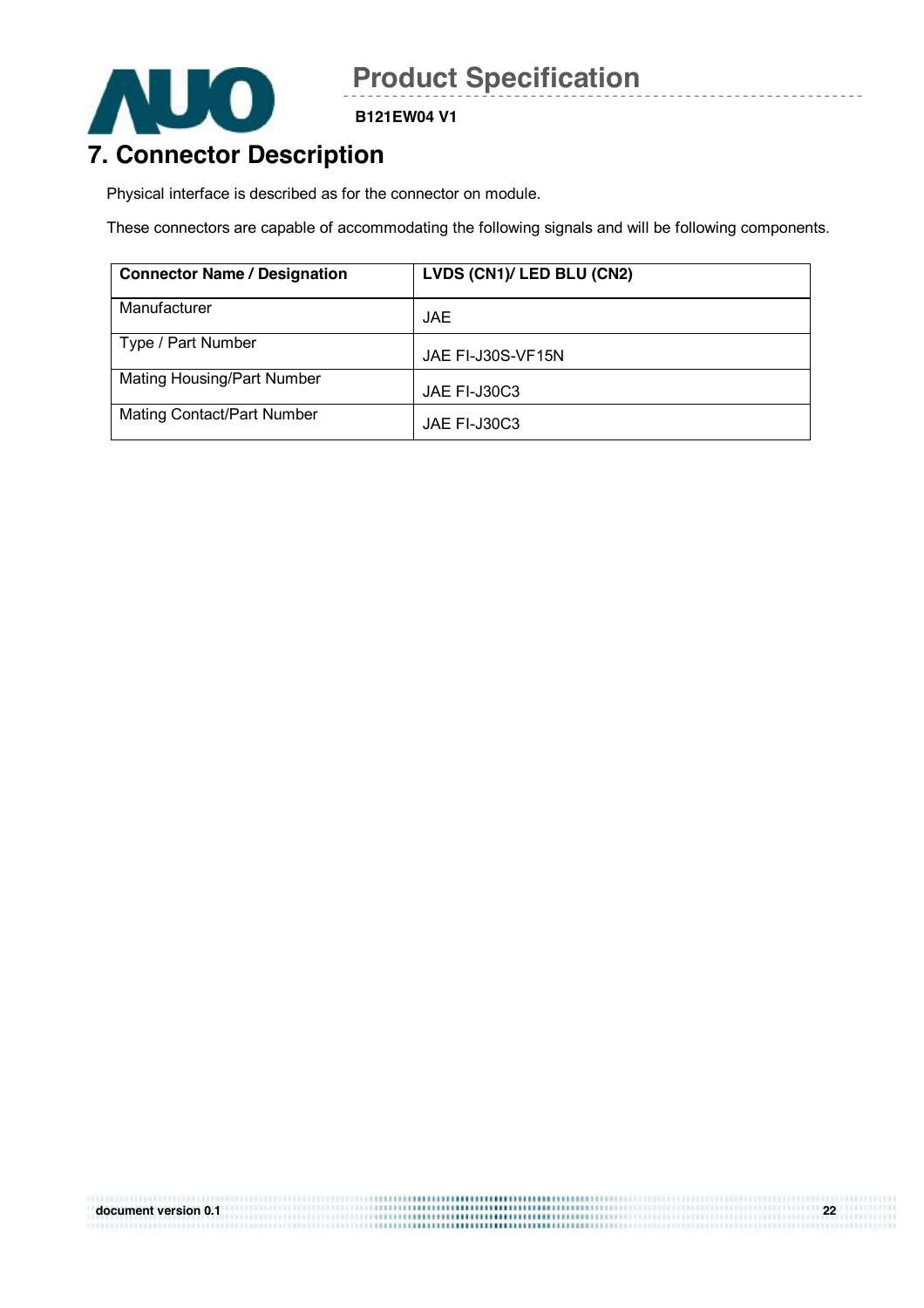

 $\overline{a}$ 

**B121EW04 V1** 

## **8.1 Vibration Test**

#### **Test Spec:**

| Test method:  | Non-Operation                                                   |
|---------------|-----------------------------------------------------------------|
| Acceleration: | 1.5G, sine wave                                                 |
| Frequency:    | 10 - 500Hz Random                                               |
| Sweep:        | 0.5 octave/minute in each of three mutually perpendicular axes. |

## **8.2 Shock Test Spec:**

#### **Test Spec:**

| Test method:  | Non-Operation         |
|---------------|-----------------------|
| Acceleration: | 180 G, Half sine wave |
| Active time:  | 2 ms                  |
| Pulse:        | Half sine wave        |

| document version 0.1 | 23 |
|----------------------|----|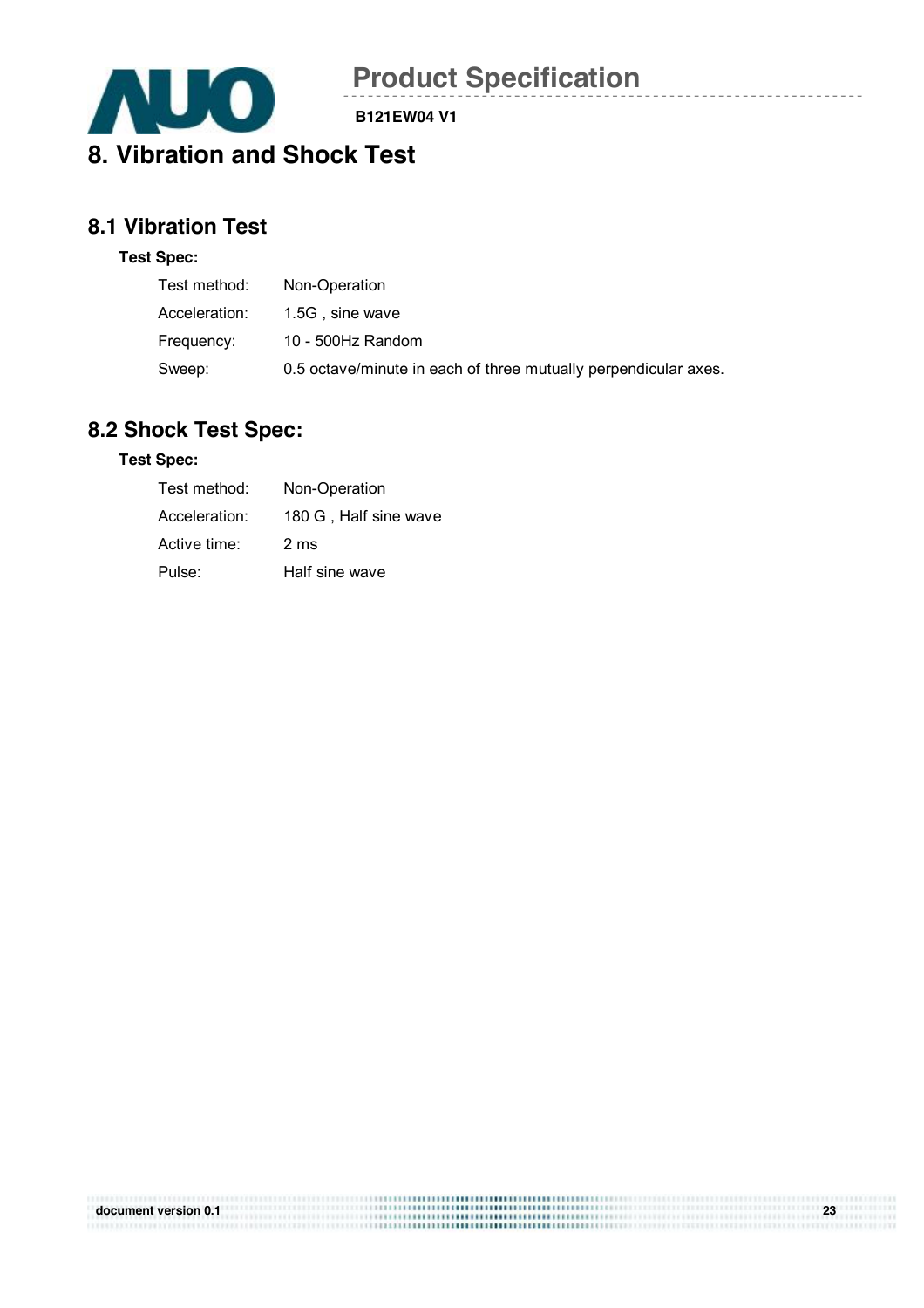

## **9. Reliability**

| <b>Subject</b>                              | <b>Description</b>                                                                                                                    |
|---------------------------------------------|---------------------------------------------------------------------------------------------------------------------------------------|
| <b>Operating High Temperature</b>           | +50°C, Dynamic, 250hr, Humity 20%                                                                                                     |
| <b>Operating Low Temperature</b>            | 0°C, Dynamic, 250hr, Humity 20%                                                                                                       |
| Storage High Temperature                    | +65°C, Non_Operating, 250hr, Humity 20%                                                                                               |
| <b>Storage Low Temperature</b>              | -20°C, Non Operating, 250hr                                                                                                           |
| High Temp & High Humidity                   | +40°C, Dynamic, Humidity 95%, 250hr                                                                                                   |
| <b>Temperature Cycling</b><br>Non-Operating | $-40^{\circ}$ to +65° C, Ramp< 20° C/min, Duration at Temp. = 30 min,<br>Test Cycles =50                                              |
| Altitude                                    | Op(0~14000 ft)<br>Non-op (0~40000ft)                                                                                                  |
| <b>MTBF</b>                                 | 200K hrs                                                                                                                              |
| <b>Storage Shock</b>                        | 180g's, 2.0 ms, Half Sine Wave ± 3 Axis ( +X, -X, +Y, -Y, +Z, -Z)<br>1Shocks per Direction                                            |
| <b>Storage Vibration</b>                    | 1.5 Grms, 30 min/side, PSD Spectrum Break Points, 26 Hz<br>G2/Hz=0.316, 50 Hz G2/Hz=0.007, 222 Hz G2/Hz=0.0018, 500Hz<br>G2/Hz=0.0001 |
| <b>ESD</b>                                  | Contact: $±8$ KV<br>Air :<br>$±15$ KV                                                                                                 |

**Note1:** According to EN61000-4-2, ESD class B: Some performance degradation allowed. No data lost. Self-recoverable. No hardware failures.

**Note2:** MTBF (Excluding the LED): 20,000 hours with a confidence level 90%.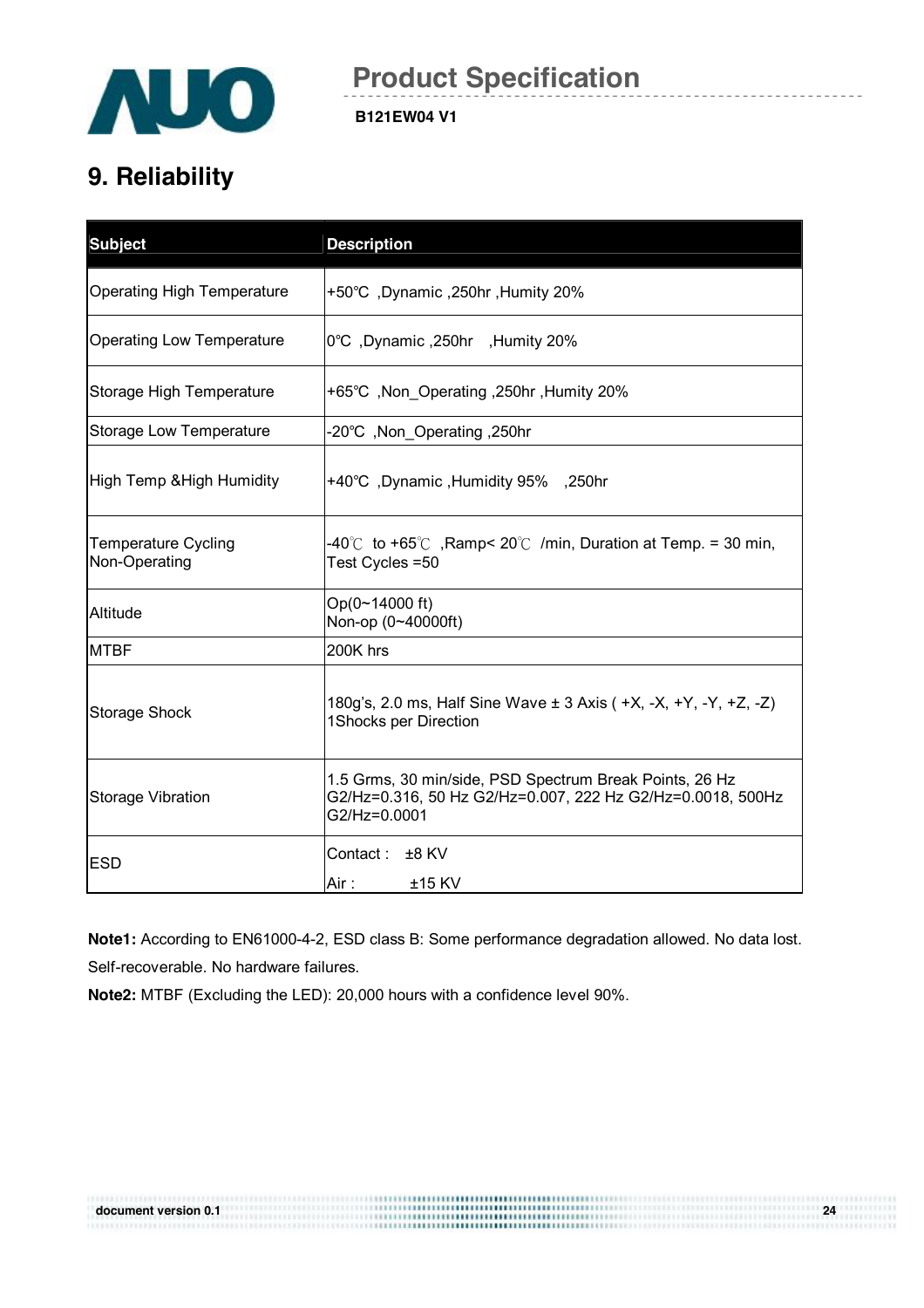

## **10. Mechanical Characteristics**

**AUO** 

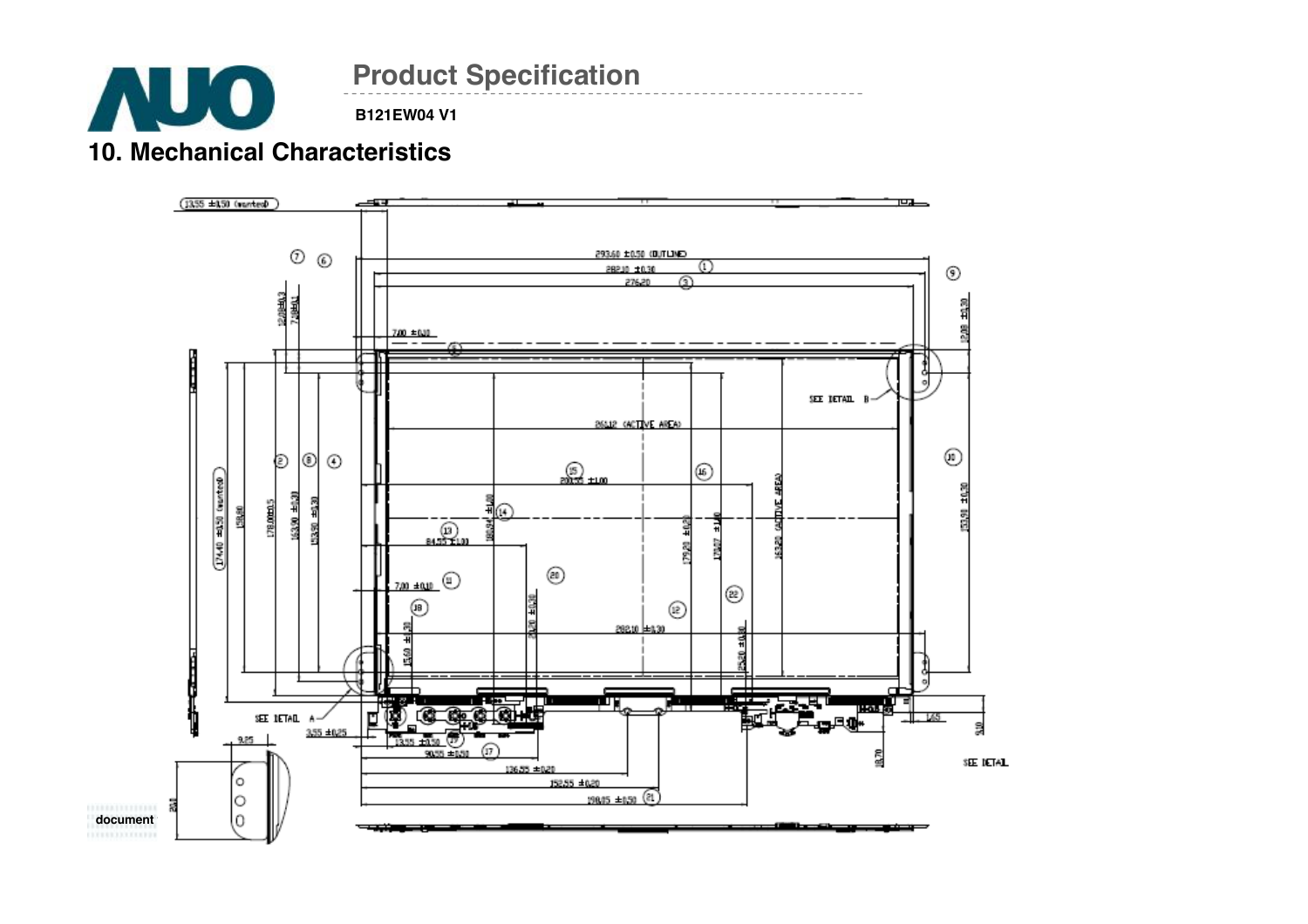

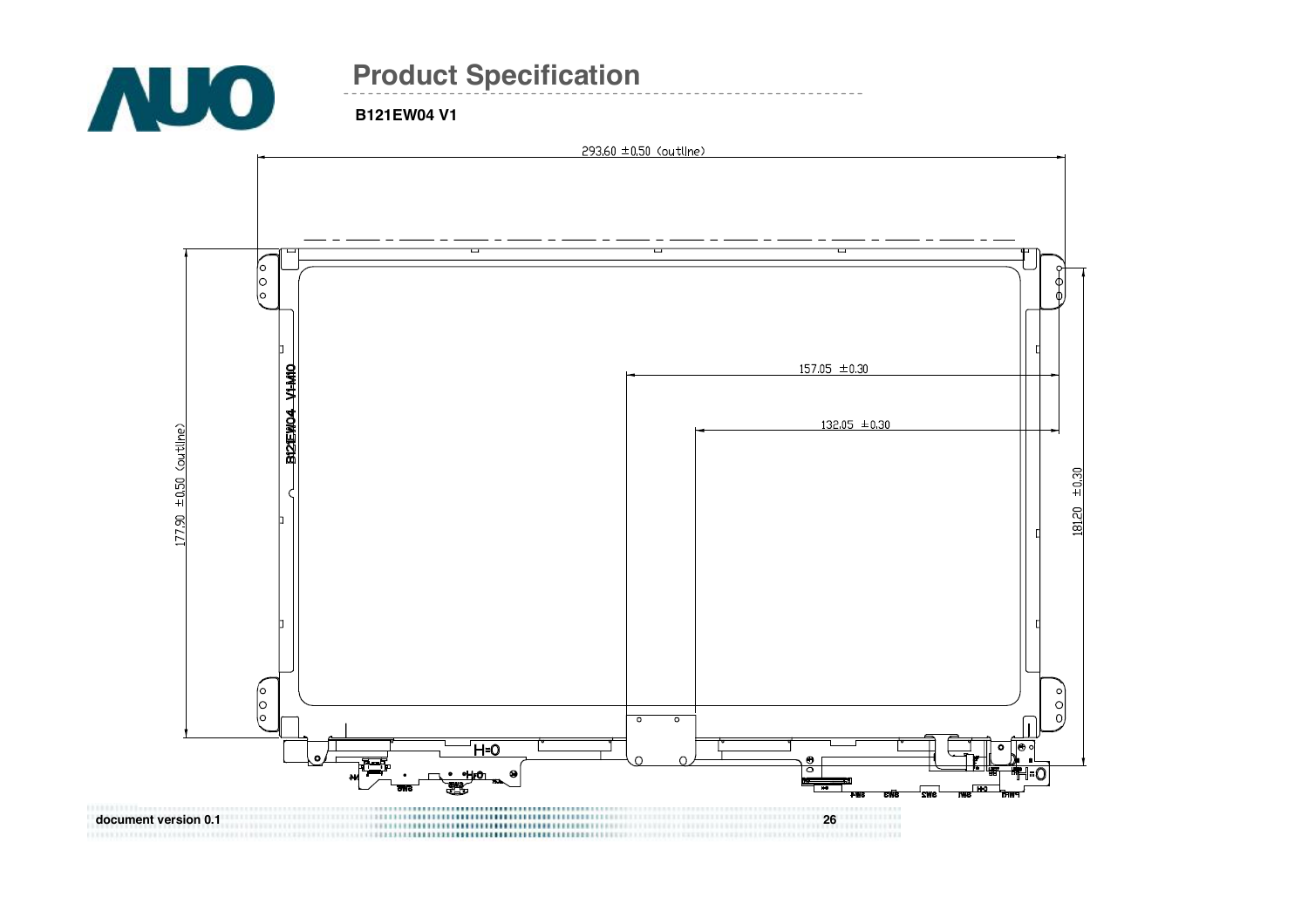

## **11. Shipping and Package**

## **11.1 Shipping Label Format**

AUO LCD S/N Label: This label records the model name, firmware/ hardware version, manufacture date, and serial number of the LCD in AUO.



## **11.2. Carton package**

The outside dimension of carton is 423(L)mm\* 374(W)mm\* 335(H)mm, carton and cushion weight are 1800g. Maximum quantity of each carton is 20 pcs LCD.



**document version 0.1 27**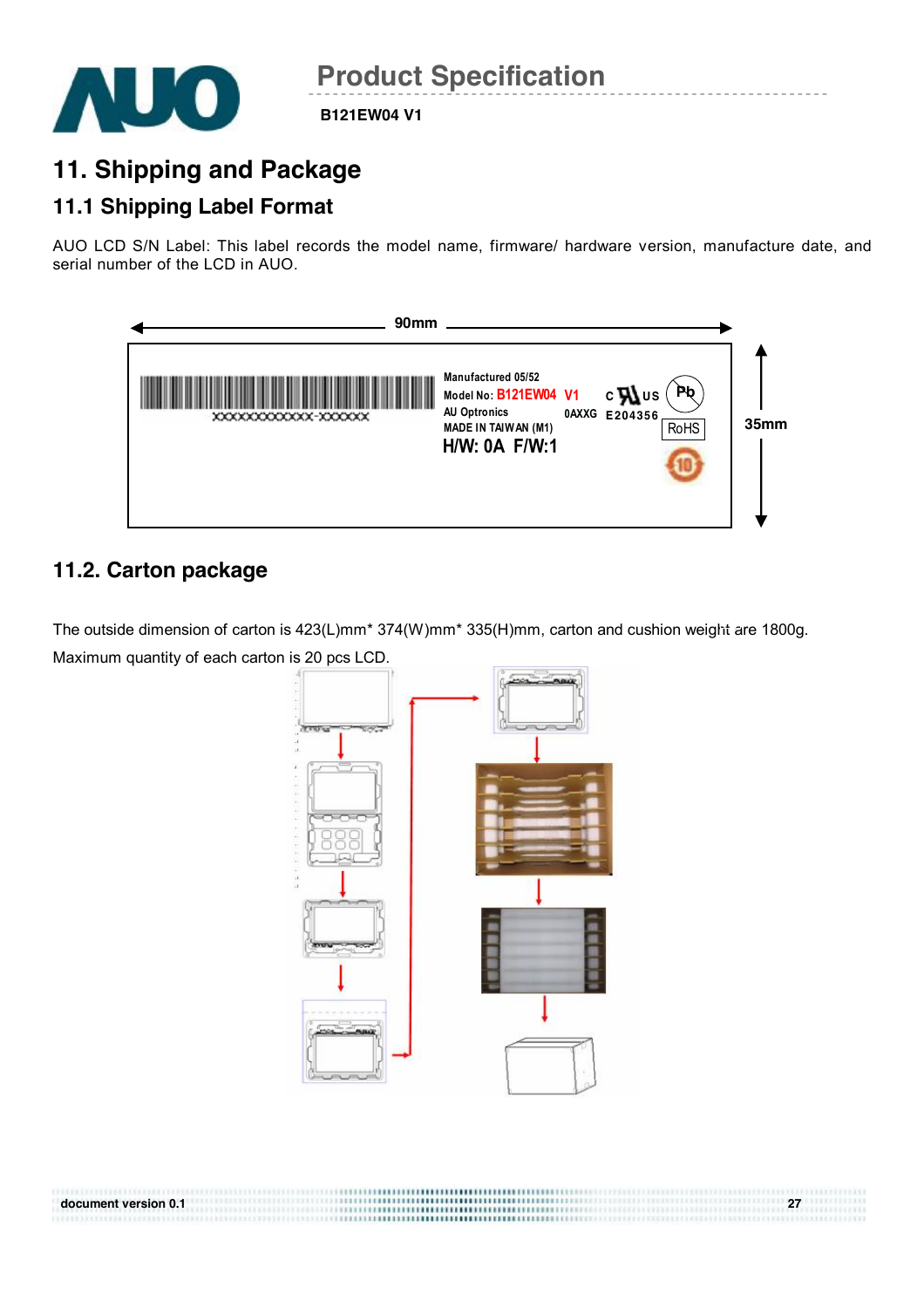

**B121EW04 V1** 

## **11.3 Shipping package of palletizing**



**document version 0.1 28**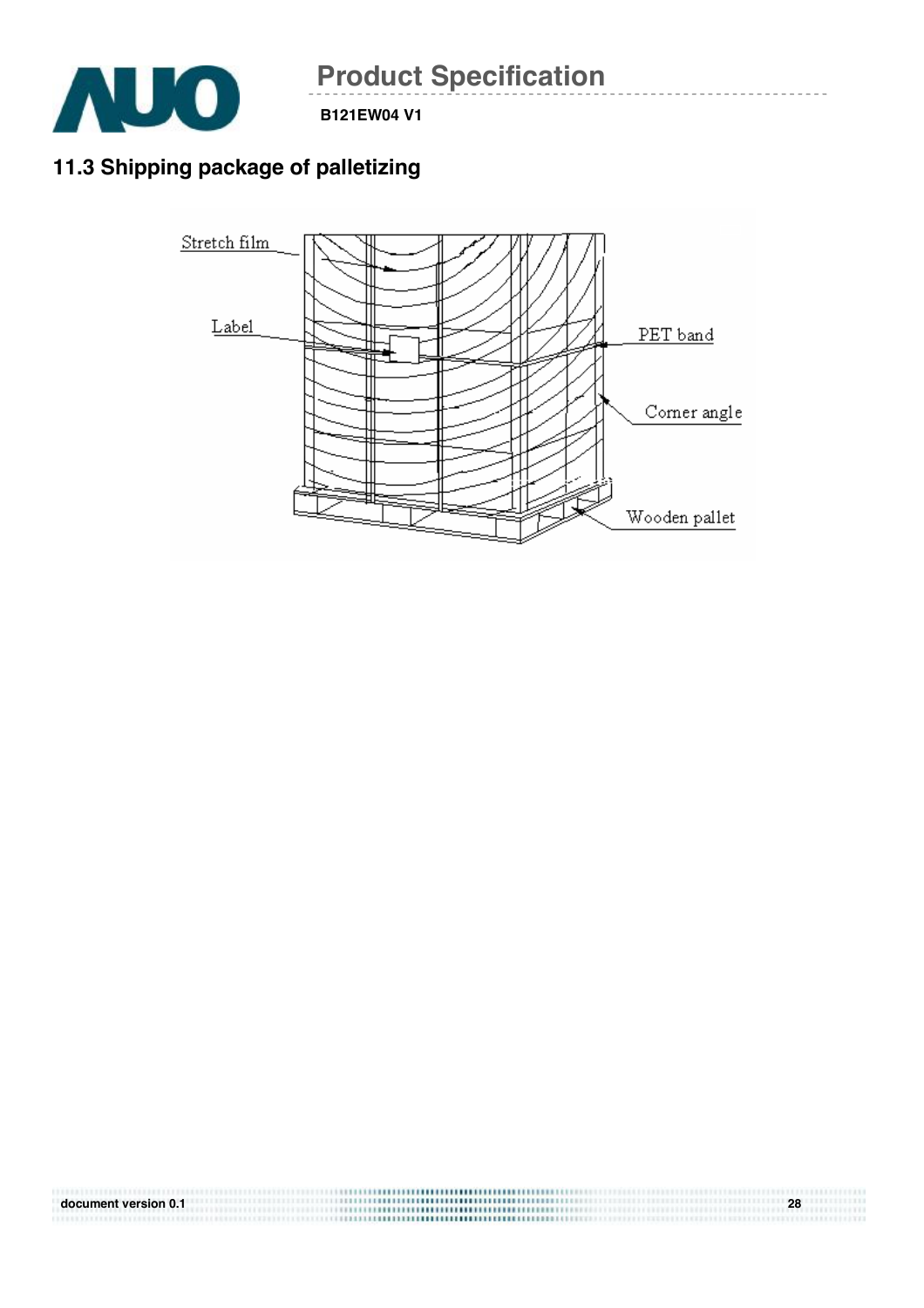

## **12. Appendix: EDID description**

|            | <b>FUNCTION</b>                                           |                |          |                           |
|------------|-----------------------------------------------------------|----------------|----------|---------------------------|
| <b>HEX</b> |                                                           |                |          |                           |
| 00         | lHeader                                                   | 00             | 00000000 | 0                         |
| 01         | Header                                                    | FF             | 11111111 | 255                       |
| 02         | Header                                                    | <b>FF</b>      | 11111111 | 255                       |
| 03         | Header                                                    | FF             | 11111111 | 255                       |
| 04         | Header                                                    | FF             | 11111111 | 255                       |
| 05         | Header                                                    | FF             | 11111111 | 255                       |
| 06         | Header                                                    | FF             | 11111111 | 255                       |
| 07         | Header                                                    | 00             | 00000000 | $\pmb{0}$                 |
| 08         | EISA manufacture code = 3 Character ID                    | 06             | 00000110 | 6                         |
| 09         | EISA manufacture code (Compressed ASCII)                  | AF             | 10101111 | 175                       |
| 0A         | Panel Supplier Reserved - Product Code                    | 14             | 00010100 | 20                        |
| 0B         | Panel Supplier Reserved - Product Code                    | 42             | 01000010 | 66                        |
|            | LCD module Serial No - Preferred but Optional ("0" if not |                |          |                           |
| 0C         | used)                                                     | 00             | 00000000 | 0                         |
|            | LCD module Serial No - Preferred but Optional ("0" if not |                |          |                           |
| 0D         | used)                                                     | 00             | 00000000 | 0                         |
|            | LCD module Serial No - Preferred but Optional ("0" if not |                |          |                           |
| 0E         | used)                                                     | 00             | 00000000 | 0                         |
|            | LCD module Serial No - Preferred but Optional ("0" if not |                |          |                           |
| 0F         | used)                                                     | 00             | 00000000 | 0                         |
| 10         | Week of manufacture                                       | 01             | 00000001 | 1                         |
| 11         | Year of manufacture                                       | 11             | 00010001 | 17                        |
| 12         | EDID structure version $# = 1$                            | 01             | 00000001 | 1                         |
| 13         | EDID revision $# = 3$                                     | 03             | 00000011 | $\ensuremath{\mathsf{3}}$ |
| 14         | Video I/P definition = Digital I/P (80h)                  | 80             | 10000000 | 128                       |
| 15         | Max H image size = (Rounded to $cm$ )                     | 1A             | 00011010 | 26                        |
| 16         | Max V image size = (Rounded to $cm$ )                     | 10             | 00010000 | 16                        |
|            | Display gamma = $(gamma \times 100) - 100$                |                |          |                           |
| 17         | Example: $(2.2 \times 100) - 100 = 120$                   | 78             | 01111000 | 120                       |
| 18         | Feature support ( no DPMS, Active off, RGB, timing BLK 1) | 0A             | 00001010 | 10                        |
| 19         | Red/Green Low bit (RxRy/GxGy)                             | 89             | 10001001 | 137                       |
| 1A         | Blue/White Low bit (BxBy/WxWy)                            | E <sub>5</sub> | 11100101 | 229                       |
|            | document version 0.1                                      |                |          |                           |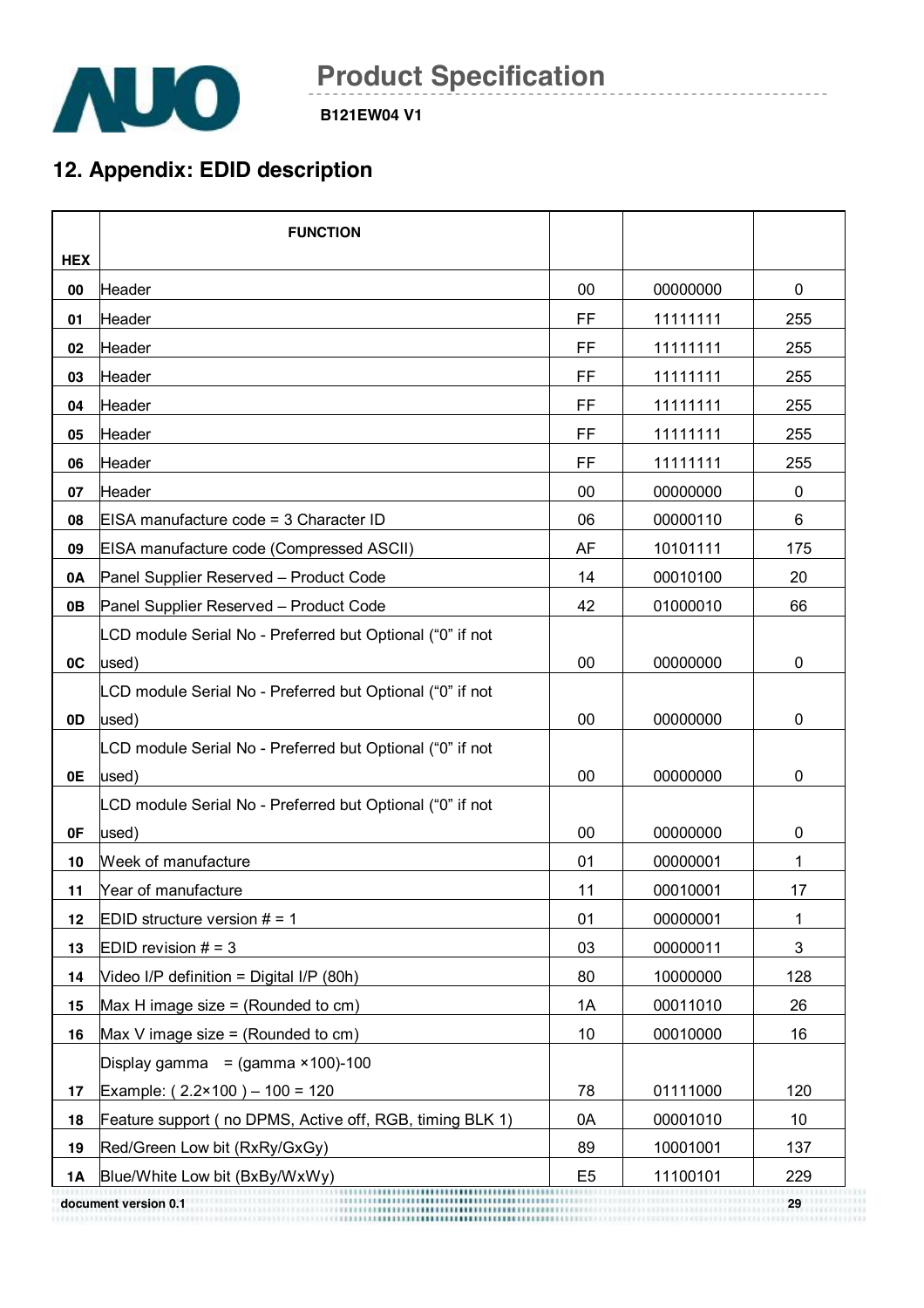

#### **B121EW04 V1**

| 1B        | Red X                                                          | 94             | 10010100 | 148         |
|-----------|----------------------------------------------------------------|----------------|----------|-------------|
| 1C        | Red Y                                                          | 57             | 01010111 | 87          |
| 1D        | Green X                                                        | 54             | 01010100 | 84          |
| 1E        | Green Y                                                        | 93             | 10010011 | 147         |
| 1F        | Blue X                                                         | 27             | 00100111 | 39          |
| 20        | <b>Blue Y</b>                                                  | 22             | 00100010 | 34          |
| 21        | White X                                                        | 50             | 01010000 | 80          |
| 22        | White Y                                                        | 54             | 01010100 | 84          |
| 23        | Established timings 1 (00h if not used)                        | 00             | 00000000 | $\pmb{0}$   |
| 24        | Established timings 2 (00h if not used)                        | 00             | 00000000 | $\pmb{0}$   |
| 25        | Manufacturer's timings (00h if not used)                       | 00             | 00000000 | 0           |
| 26        | Standard timing ID1 (01h if not used)                          | 01             | 00000001 | 1           |
| 27        | Standard timing ID1 (01h if not used)                          | 01             | 00000001 | 1           |
| 28        | Standard timing ID2 (01h if not used)                          | 01             | 00000001 | 1           |
| 29        | Standard timing ID2 (01h if not used)                          | 01             | 00000001 | 1           |
| 2A        | Standard timing ID3 (01h if not used)                          | 01             | 00000001 | 1           |
| 2B        | Standard timing ID3 (01h if not used)                          | 01             | 00000001 | 1           |
| 2C        | Standard timing ID4 (01h if not used)                          | 01             | 00000001 | 1           |
| 2D        | Standard timing ID4 (01h if not used)                          | 01             | 00000001 | 1           |
| 2E        | Standard timing ID5 (01h if not used)                          | 01             | 00000001 | 1           |
| 2F        | Standard timing ID5 (01h if not used)                          | 01             | 00000001 | 1           |
| 30        | Standard timing ID6 (01h if not used)                          | 01             | 00000001 | 1           |
| 31        | Standard timing ID6 (01h if not used)                          | 01             | 00000001 | 1           |
| 32        | Standard timing ID7 (01h if not used)                          | 01             | 00000001 | 1           |
| 33        | Standard timing ID7 (01h if not used)                          | 01             | 00000001 | 1           |
| 34        | Standard timing ID8 (01h if not used)                          | 01             | 00000001 | 1           |
| 35        | Standard timing ID8 (01h if not used)                          | 01             | 00000001 | 1           |
| 36        | Pixel Clock/10,000 (LSB)                                       | E <sub>9</sub> | 11101001 | 233         |
| 37        | Pixel Clock/10,000 (MSB)                                       | 1B             | 00011011 | 27          |
| 38        | Horizontal Active (lower 8 bits)                               | $00\,$         | 00000000 | $\mathbf 0$ |
| 39        | Horizontal Blanking (Thbp) (lower 8 bits)                      | A <sub>8</sub> | 10101000 | 168         |
| <b>3A</b> | Horizontal Active/Horizontal blanking (Thbp) (upper4:4 bits)   | 50             | 01010000 | 80          |
| 3B        | <b>Vertical Active</b>                                         | 20             | 00100000 | 32          |
| 3C        | Vertical Blanking (Tvbp) (DE Blanking typ. for DE only panels) | 16             | 00010110 | 22          |
| 3D        | Vertical Active: Vertical Blanking (Tvbp) (upper4:4 bits)      | 30             | 00110000 | 48          |

**document** version 0.1 **30 a**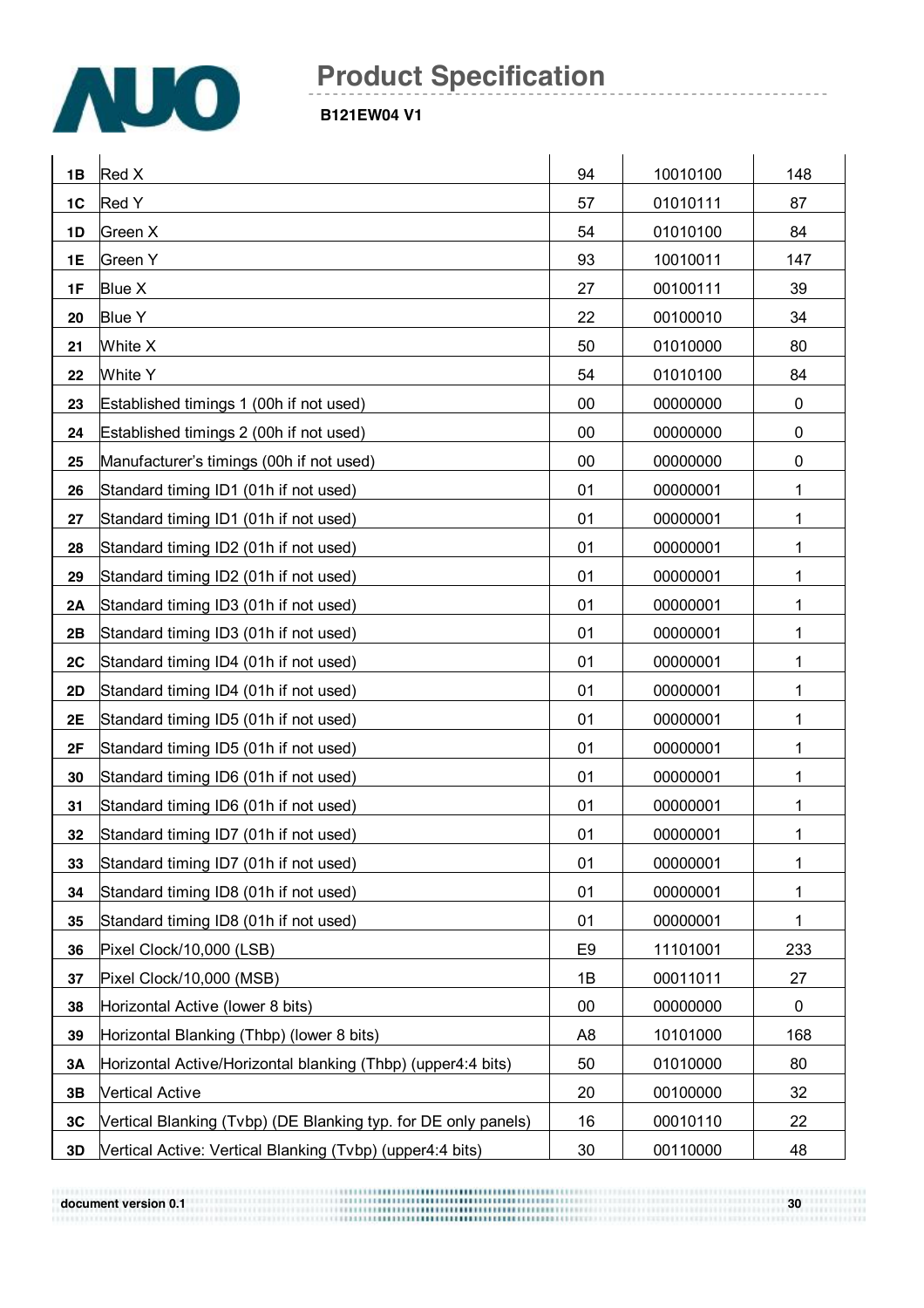

| 3E | Horizontal Sync, Offset (Thfp)                                 | 30        | 00110000 | 48  |
|----|----------------------------------------------------------------|-----------|----------|-----|
| 3F | Horizontal Sync, Pulse Width                                   | 20        | 00100000 | 32  |
| 40 | Vertical Sync, Offset (Tvfp) Sync Width                        | 36        | 00110110 | 54  |
| 41 | Horizontal Vertical Sync Offset/Width upper 2 bits             | 00        | 00000000 | 0   |
| 42 | Horizontal Image Size                                          | 05        | 00000101 | 5   |
| 43 | Vertical image Size                                            | A3        | 10100011 | 163 |
| 44 | Horizontal Image Size / Vertical image size                    | 10        | 00010000 | 16  |
| 45 | Horizontal Border = 0 (Zero for Notebook LCD)                  | 00        | 00000000 | 0   |
| 46 | Vertical Border = 0 (Zero for Notebook LCD)                    | 00        | 00000000 | 0   |
|    | Non-interlaced, Normal, no stereo, Separate sync, H/V pol      |           |          |     |
|    | Negatives, DE only note: LSB is set to "1" if panel is         |           |          |     |
| 47 | DE-timing only. H/V can be ignored.                            | 19        | 00011001 | 25  |
| 48 | Pixel Clock/10,000 (LSB)                                       | 00        | 00000000 | 0   |
| 49 | Pixel Clock/10,000 (MSB)                                       | $00\,$    | 00000000 | 0   |
| 4Α | Horizontal Active $=$ xxxx pixels (lower 8 bits)               | 00        | 00000000 | 0   |
| 4B | Horizontal Blanking (Thbp) = $xxxx$ pixels (lower 8 bits)      | 00        | 00000000 | 0   |
| 4C | Horizontal Active/Horizontal blanking (Thbp) (upper4:4 bits)   | 00        | 00000000 | 0   |
| 4D | Vertical Active = xxxx lines                                   | 00        | 00000000 | 0   |
|    | Vertical Blanking (Tvbp) = xxxx lines (DE Blanking typ. for DE |           |          |     |
| 4E | only panels)                                                   | 00        | 00000000 | 0   |
| 4F | Vertical Active: Vertical Blanking (Tvbp) (upper4:4 bits)      | 00        | 00000000 | 0   |
| 50 | Horizontal Sync, Offset (Thfp) = xxxx pixels                   | 00        | 00000000 | 0   |
| 51 | Horizontal Sync, Pulse Width = xxxx pixels                     | 00        | 00000000 | 0   |
|    | Vertical Sync, Offset (Tvfp) = xx lines                        |           |          |     |
| 52 | Sync Width $=$ xx lines                                        | 00        | 00000000 | 0   |
| 53 | Horizontal Vertical Sync Offset/Width upper 2 bits             | 00        | 00000000 | 0   |
| 54 | Horizontal Image Size = xxx mm                                 | 00        | 00000000 | 0   |
| 55 | Vertical image Size = xxx mm                                   | 00        | 00000000 | 0   |
| 56 | Horizontal Image Size / Vertical image size                    | 00        | 00000000 | 0   |
| 57 | Horizontal Border = 0 (Zero for Notebook LCD)                  | 00        | 00000000 | 0   |
| 58 | Vertical Border = 0 (Zero for Notebook LCD)                    | 00        | 00000000 | 0   |
| 59 | Module "A" Revision = Example: 00, 01, 02, 03, etc.            | 00        | 00000000 | 0   |
| 5A | Flag                                                           | 00        | 00000000 | 0   |
| 5B | Flag                                                           | 00        | 00000000 | 0   |
| 5C | Flag                                                           | 00        | 00000000 | 0   |
| 5D | Dummy Descriptor                                               | <b>FE</b> | 11111110 | 254 |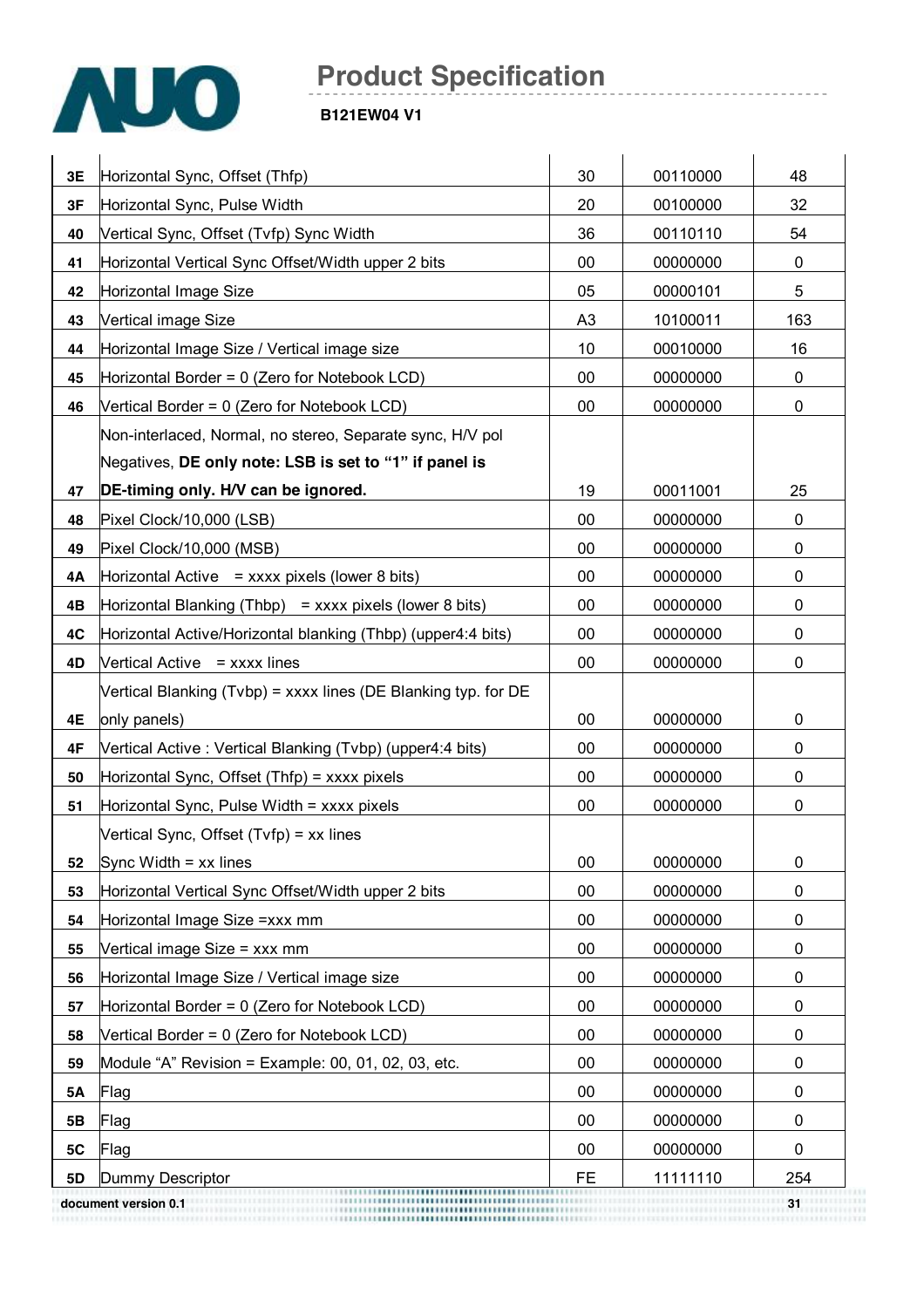

| 5E  | Flag                                                          | 00             | 00000000 | 0            |
|-----|---------------------------------------------------------------|----------------|----------|--------------|
| 5F  | Dell P/N 1 <sup>st</sup> Character                            | 4B             | 01001011 | 75           |
| 60  | Dell P/N 2 <sup>nd</sup> Character                            | 58             | 01011000 | 88           |
| 61  | Dell P/N 3 <sup>rd</sup> Character                            | 37             | 00110111 | 55           |
| 62  | Dell P/N 4 <sup>th</sup> Character                            | 37             | 00110111 | 55           |
| 63  | Dell P/N 5 <sup>th</sup> Character                            | 34             | 00110100 | 52           |
| 64  | LCD Supplier EEDID Revision #                                 | 01             | 00000001 | $\mathbf{1}$ |
| 65  | Manufacturer P/N                                              | 42             | 01000010 | 66           |
| 66  | Manufacturer P/N                                              | 31             | 00110001 | 49           |
| 67  | Manufacturer P/N                                              | 32             | 00110010 | 50           |
| 68  | Manufacturer P/N                                              | 31             | 00110001 | 49           |
| 69  | Manufacturer P/N                                              | 45             | 01000101 | 69           |
| 6A  | Manufacturer P/N                                              | 57             | 01010111 | 87           |
|     | Manufacturer P/N (If <13 char, then terminate with ASCII code |                |          |              |
| 6B  | 0Ah, set remaining char = 20h)                                | 34             | 00110100 | 52           |
| 6C  | Flag                                                          | 00             | 00000000 | 0            |
| 6D  | Flag                                                          | 00             | 00000000 | $\mathbf 0$  |
| 6E  | Flag                                                          | 00             | 00000000 | 0            |
| 6F  | Data Type Tag:                                                | <b>FE</b>      | 11111110 | 254          |
| 70  | Flag                                                          | 00             | 00000000 | $\pmb{0}$    |
| 71  | <b>SMBUS Value</b>                                            | 0B             | 00001011 | 11           |
| 72  | <b>SMBUS Value</b>                                            | 13             | 00010011 | 19           |
| 73  | <b>SMBUS Value</b>                                            | 1B             | 00011011 | 27           |
| 74  | <b>SMBUS Value</b>                                            | 21             | 00100001 | 33           |
| 75  | <b>SMBUS Value</b>                                            | 43             | 01000011 | 67           |
| 76  | <b>SMBUS Value</b>                                            | 7A             | 01111010 | 122          |
| 77  | <b>SMBUS Value</b>                                            | A <sub>6</sub> | 10100110 | 166          |
| 78  | SMBUS Value = max nits<br>$(Typically = 00h)$                 | <b>FF</b>      | 11111111 | 255          |
| 79  | Number of LVDS receiver chips = '01' or '02'                  | 01             | 00000001 | 1            |
| 7A  | BIST Enable: Yes = '01' No = '00'                             | 01             | 00000001 | 1            |
|     | (If <13 char, then terminate with ASCII code 0Ah, set         |                |          |              |
| 7B  | remaining $char = 20h$ )                                      | 0A             | 00001010 | 10           |
|     | (If <13 char, then terminate with ASCII code 0Ah, set         |                |          |              |
| 7C  | remaining $char = 20h$ )                                      | 20             | 00100000 | 32           |
|     | (If <13 char, then terminate with ASCII code 0Ah, set         |                |          |              |
| 7D. | remaining $char = 20h$ )                                      | 20             | 00100000 | 32           |